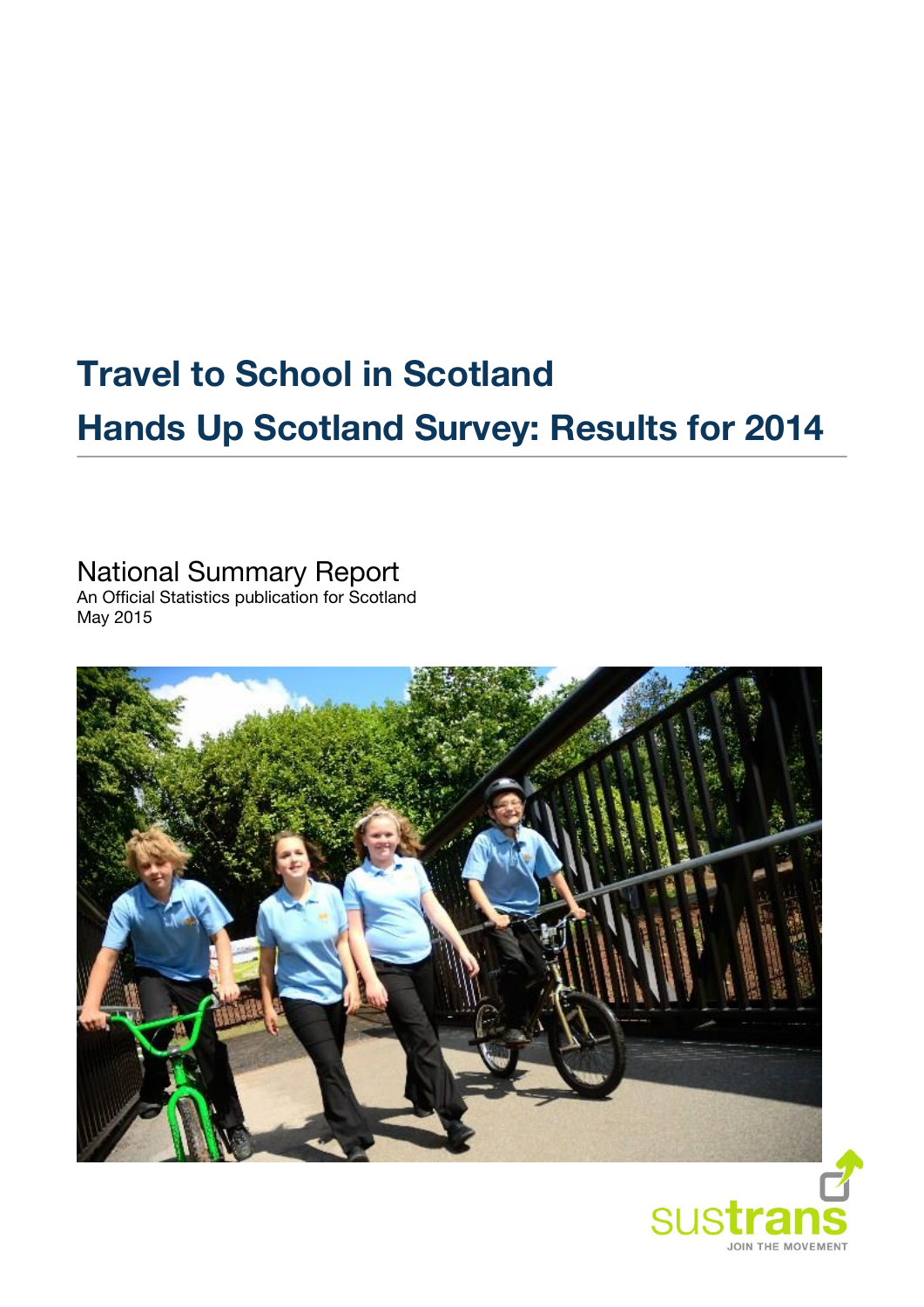#### **About Sustrans**

Sustrans makes smarter travel choices possible, desirable and inevitable. We're a leading UK charity enabling people to travel by foot, bike or public transport for more of the journeys we make every day. We work with families, communities, policy-makers and partner organisations so that people are able to choose healthier, cleaner and cheaper journeys, with better places and spaces to move through and live in.

It's time we all began making smarter travel choices. Make your move and support Sustrans today.

[www.sustrans.org.uk](file://sus-ne1-fs2/Shared/RMU/03%20EYP/3.0%20Projects/81709%20Hands%20Up%20Scotland/Hands%20Up%20Scotland%202014/5.%20Reporting/1.%20Drafts/3.%20National%20Summary/www.sustrans.org.uk)

Head Office **Sustrans** 2 Cathedral Square College Green Bristol BS1 5DD

© Sustrans May 2015 Registered Charity No. 326550 (England and Wales) SC039263 (Scotland) VAT Registration No. 416740656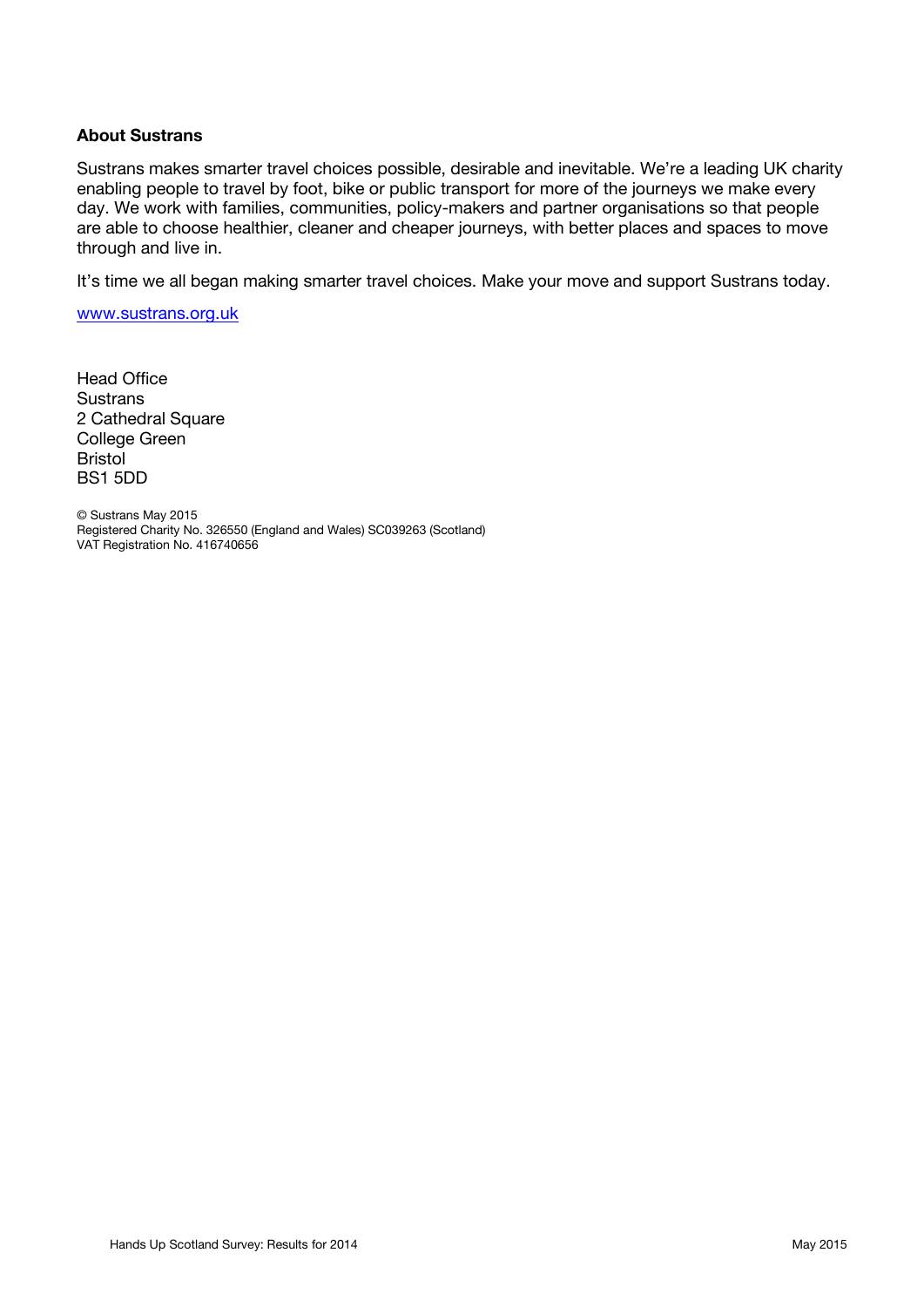# **Table of contents**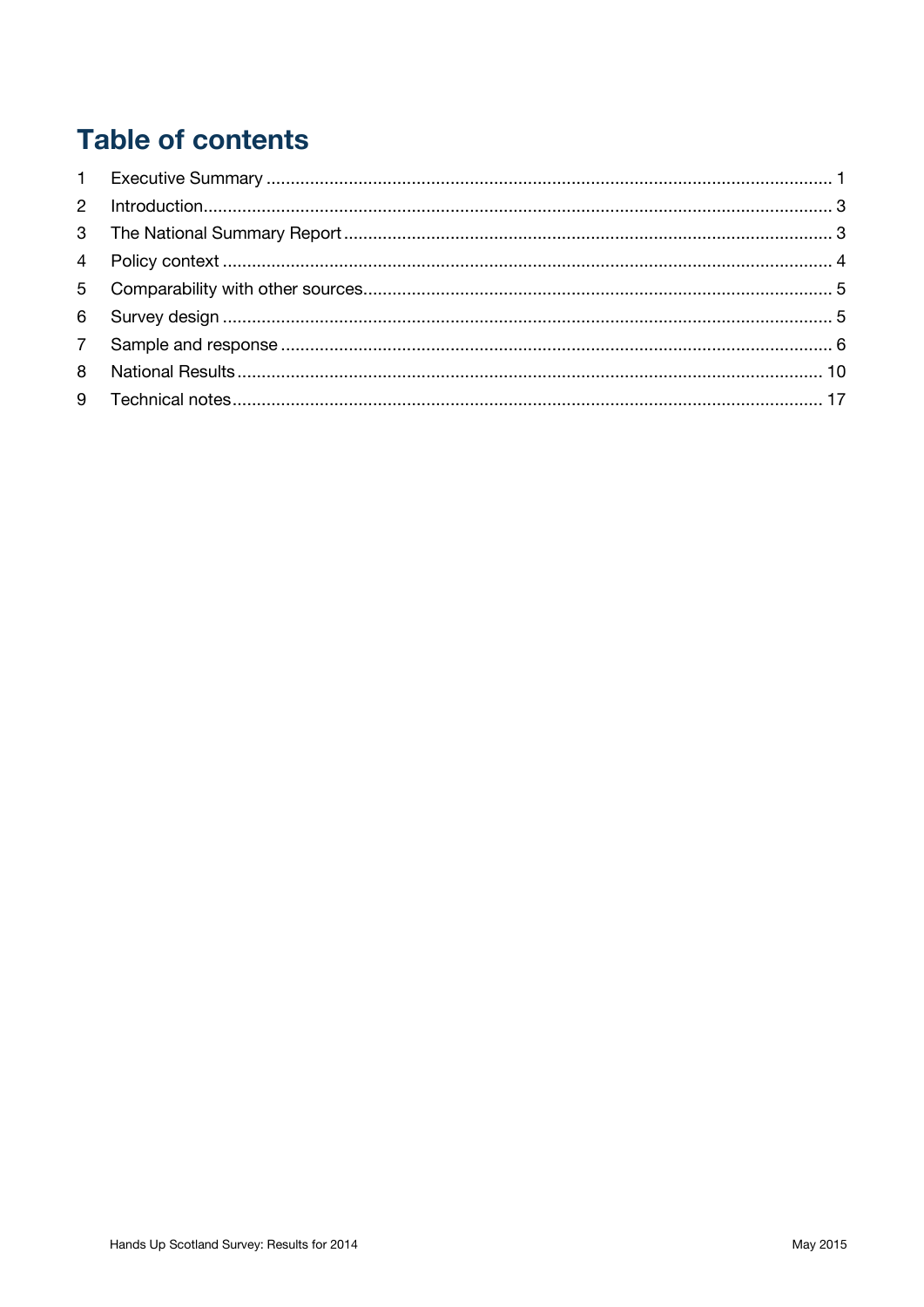# <span id="page-3-0"></span>**1 Executive Summary**

# **INTRODUCTION**

The Hands Up Scotland Survey is an annual survey based on a large sample of pupils enrolled at schools in Scotland. The survey, first conducted in 2008, is funded by Transport Scotland and is a joint project between Sustrans and Scottish local authorities.

The annual National Summary Report is designed to act as an introduction to the survey and to present and interpret the results at a national level.

The question asked in the Hands Up Scotland Survey is, 'How do you normally travel to school?', with the following response options: Walk, Cycle, Scooter/Skate, Park and Stride (driven part of the way by car and walk the rest), Driven, Bus, Taxi and Other.

The Hands Up Scotland Survey has been designated an Official Statistic by Parliamentary Order. The survey is designed to provide reliable and up to date information on mode of travel to school in Scotland, both nationally and at a local authority level as well as by school type and year group. The large national dataset allows for links to be made at a local level between mode of travel to school and school transport policies and initiatives.

### **NATIONAL RESPONSE 2014**

In 2014, over half a million children from children from 2,052 schools and 539 nurseries took part in the survey from all 32 local authorities in Scotland. Responses were received from 70.9% of all state school pupils enrolled in Scotland and 80.6% of all state schools registered in Scottish Government Education Statistics<sup>1</sup>.

# **NATIONAL RESULTS 2014 (excluding nursery)**

#### **Active travel**

50.4% of pupils surveyed in 2014 said that they normally travel to school in an active way without any form of motorised transport (walking, cycling, and using a scooter or skateboard):

- Walking was the most frequent mode of travel with 44.2% of pupils saying that they normally walk to school
- 3.4% of pupils said they normally travel to school by bicycle and 2.8% said that they normally use a scooter or skateboard to travel to school

#### **Motorised travel**

41.2% of pupils surveyed in 2014 said that they normally travel to school using only a motorised mode of transport:

- 21.9% of pupils said that they are normally driven to school
- 17.7% of pupils said that they normally take the bus to school
- 1.6% said that they normally travel to school by taxi

#### **Multi-mode travel**

In addition to those travelling solely by an active or motorised mode of travel to school, 7.8% of pupils said that they normally park and stride to school (i.e. they are driven part of the way to school by car and walk the rest of the way)

 <sup>1</sup> <http://www.scotland.gov.uk/Topics/Statistics/Browse/School-Education/Summarystatsforschools>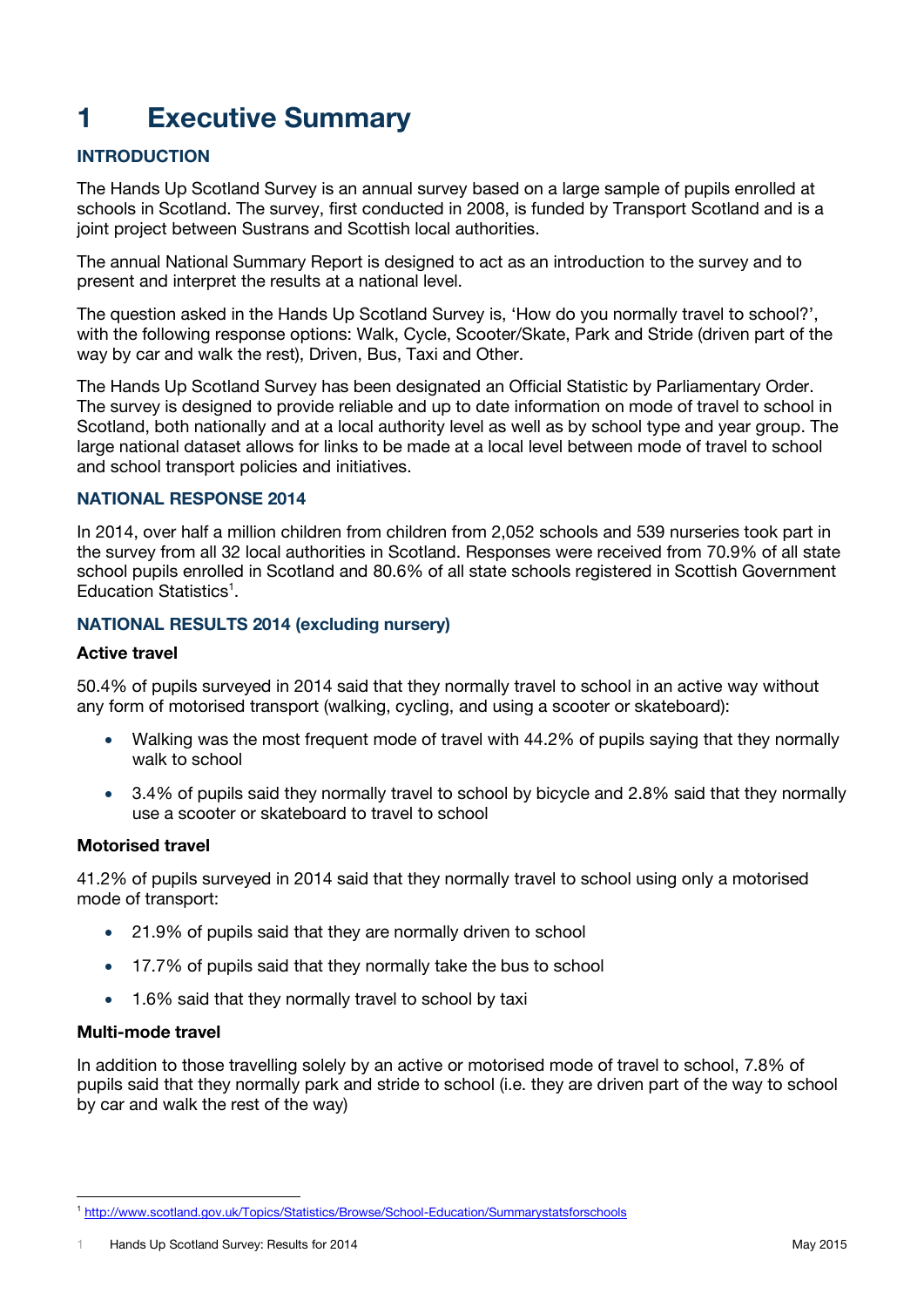# **NATIONAL RESULTS 2008-2014 (excluding nursery)**

There are limitations to the comparability of data across years; although survey design and methodology have remained consistent, survey sample size has increased considerably (from 396,377 pupil responses in 2008 to 487,147 in 2014). Changes in results have not been tested for statistical significance.

Caution should also be applied when seeking to understand annual variations. A number of variables may impact on travel behaviour from year to year (e.g. weather conditions, school mergers, closures and relocations) as well as policies and schemes introduced by central and local government or individual schools.

Nursery school data has not been included in this summary as the number of nursery school respondents has more than doubled since data was first collected (from 7,999 pupil responses in 2009 to 19,911 in 2014).

### **Active travel**

Overall levels of active travel to school not involving any form of motorised transport (walking, cycling, using a scooter or skate board) consistently remained between 49.3% and 49.9% from 2009 to 2012, with 2008, 2013 and 2014 showing slightly higher levels of active travel at 51.8% and 50.4% (2013 and 2014) respectively.

- The reported level of walking has decreased from 48.3% in 2008 to 44.2% in 2014
- The Hands Up Scotland Survey does not show a clear trend in cycling levels. From 2008- 2012, the percentage of pupils reporting normal cycling to school remained between 2.8% and 3.0%, except in 2009 where the proportion was 2.3%. There was an increase to 3.5% in 2013 and a slight decrease to 3.4% in 2014
- The percentage of pupils who say they normally scooter or skateboard to school has increased from 0.7% (2008) to 2.8% (2014).

### **Motorised travel**

The Hands Up Scotland Survey does not show a clear trend in motorised travel<sup>2</sup> between 2008 (41.6%) and 2014 (41.2%). However, the survey has shown a small decrease in motorised travel each year between 2009 (43.0%) and 2014 (41.2%).

- The survey does not show a clear trend in car use, however it does show a small decrease in car use each year between 2009 (23.3%) and 2013 (21.4%) and a slight increase to 21.9% in 2014
- Bus use has remained fairly consistent, varying by no more than 0.1 percentage point between 2008 and 2012 (18.1% to18.2%), increasing slightly to 18.8% in 2013. However, the percentage of pupils who say they normally travel to school by bus decreased to 17.7% in 2014
- Taxi use has remained fairly consistent, varying by no more than 0.1 percentage point between 2009 and 2014 (1.6% to 1.7%), having increased slightly from 1.4% in 2008

#### **Multi-mode travel**

The percentage of pupils travelling to school by park and stride has shown a small consistent increase each year from 2008 (6.1%) to 2012 (7.8%), decreasing slightly to 7.5% in 2013 then increasing to 7.8% in 2014.

# **ADDITIONAL INFORMATION**

The results presented in this report are accompanied by supplementary National Results tables in Excel including a breakdown of results at a local authority level and data collected from 2008-2014. This document is available from Sustrans' website:

<http://www.sustrans.org.uk/scotland/what-we-do/schools-and-universities/hands-scotland>

<sup>2</sup> Motorised travel includes Car, bus and taxi

<sup>2</sup> Hands Up Scotland Survey: Results for 2014 May 2015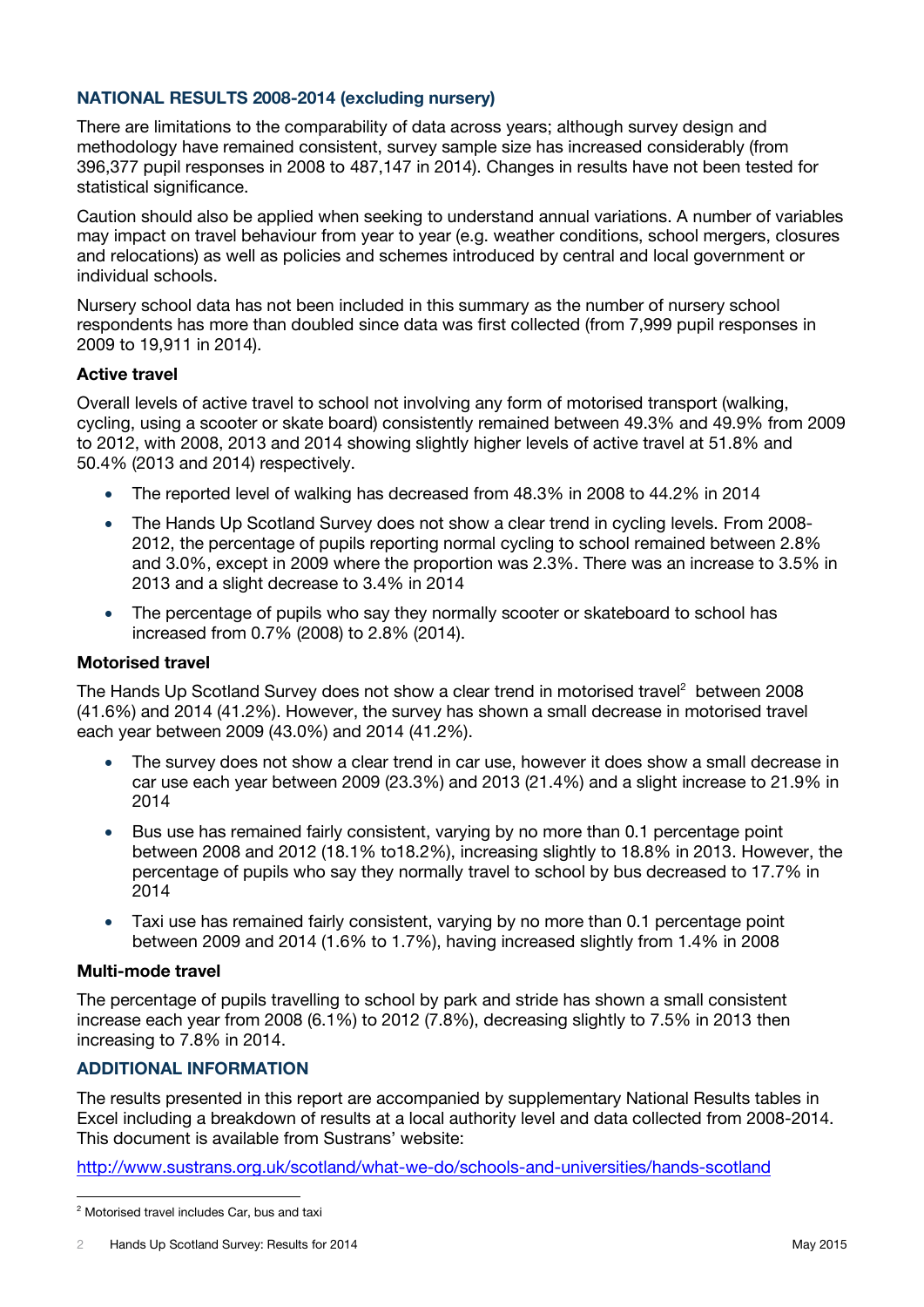# <span id="page-5-0"></span>**2 Introduction**

The Hands Up Scotland Survey is an annual survey based on a large sample of pupils enrolled at schools in Scotland. The survey was first conducted in 2008 and has followed a consistent survey design and methodology. The Survey is funded by Transport Scotland and is a joint project between Sustrans and Scottish local authorities.

A Parliamentary Order was passed designating Sustrans as Official Statistics Providers as of 1<sup>st</sup> June 2012 prior to the publication of Hands Up Scotland 2011<sup>3</sup>. The primary aim of Official Statistics in Scotland is to provide an accurate, up-to-date, comprehensive and meaningful picture of the economy and society to support the formulation and monitoring of economic and social policies by government and others<sup>4</sup>.

The Hands Up Scotland Survey is designed to provide reliable and up to date information on mode of travel to school in Scotland, both nationally and at a local authority level as well as by school type and year group. The large national dataset allows for links to be made at a local level between mode of travel to school and school transport policies and initiatives. The specific aims of the survey are:

- Meet central and local government needs for policy relevant data on mode of travel to school in Scotland
- Be understandable and useful to stakeholders and so lead to a high level of use of the Hands Up Scotland Survey
- Produce high quality data in accordance with the UK Statistics Authority's *Code of Practice*  for Official Statistics<sup>5</sup>

# <span id="page-5-1"></span>**3 The National Summary Report**

Hands Up Scotland Survey results have been reported in a series of annual reports published between 2009 and 2015. The annual National Summary Report is designed to act as an introduction to the survey and to present and interpret the results at a national level.

A short summary of key national level results for the Hands Up Scotland Survey 2014 is available in the form of a Statistical News Release. Supplementary National Results tables in Excel including a breakdown of results at a local authority level and data collected from 2008-2014 are also available. These documents can be downloaded from Sustrans' website:

<http://www.sustrans.org.uk/scotland/what-we-do/schools-and-universities/hands-scotland>

Each local authority also receives their results in a comprehensive range of tables, including breakdown by school, in an Excel report. These documents of local authority results contain all data collected between 2008 and 2014.

Where users wish to undertake more detailed analyses for a specific project and these documents do not provide the required information or format, a data request may be submitted.

While this release focuses on the key results, the Hands Up Scotland Survey team can be contacted with feedback, requests or enquiries<sup>6</sup>.

<sup>&</sup>lt;sup>3</sup> Official Statistics in Scotland are produced by the Scottish Government, Crown Bodies and a number of other public bodies named by Parliamentary Order in line with the UK Statistics Authority's Code of Practice for Official Statistics.

<sup>4</sup> <http://www.scotland.gov.uk/Topics/Statistics/About/NatStats>

<sup>5</sup> <http://www.statisticsauthority.gov.uk/assessment/code-of-practice/index.html>

<sup>6</sup> [eypmonitoring@sustrans.org.uk](mailto:eypmonitoring@sustrans.org.uk) 0191 269 9370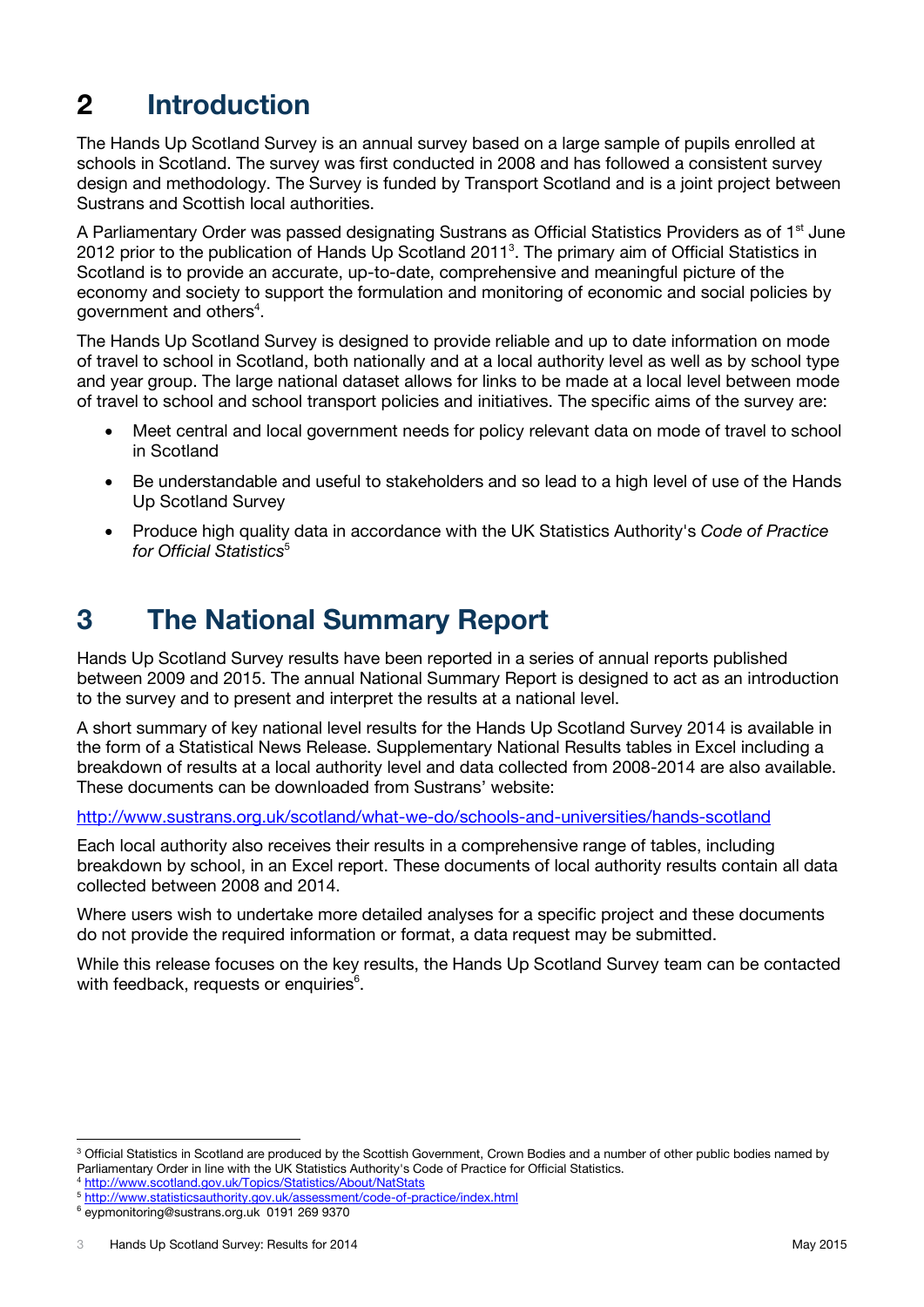# <span id="page-6-0"></span>**4 Policy context**

The overall purpose of this National Summary Report is to put the results of the Hands Up Scotland Survey into a relevant policy context. The Scottish Government has outlined its overall purpose of increasing sustainable economic growth, and five strategic objectives, which are designed to ensure the purpose is delivered<sup>7</sup>. The five objectives are:

**Wealthier and Fairer** - Enable businesses and people to increase their wealth and more people to share fairly in that wealth.

**Smarter** - Expand opportunities for Scots to succeed from nurture through to life-long learning ensuring higher and more widely shared achievements.

**Healthier** - Help people to sustain and improve their health, especially in disadvantaged communities, ensuring better, local and faster access to health care.

**Safer and Stronger** - Help local communities to flourish, becoming a stronger, safer place to live, offering improved opportunities and a better quality of life.

**Greener** - Improve Scotland's natural and built environment and the sustainable use and enjoyment of it.

The Hands Up Scotland Survey can provide information relevant to the 'Healthier' and 'Greener' objectives outlined by the Scottish Government.

The survey provides data on levels of active travel to school (walking, cycling, using a scooter or skateboard). Scotland's strategy for physical activity, Let's Make Scotland More Active<sup>8</sup>, and the UK Chief Medical Officers report *Start Active, Stay Active*<sup>9</sup> both recommend active travel as one way of making up the recommended 60 minutes of moderate to vigorous intensity physical activity daily for children, as well as outlining the links between physical activity and health.

The survey provides data for levels of motorised travel to school (being driven, travelling by bus or taxi). Levels of motorised travel have implications for greenhouse gas emissions, and the Scottish Government has outlined the need for behaviour change to make more sustainable transport choices as part of daily life in order to reduce Scotland's carbon footprint<sup>10</sup>. Levels of motorised travel also have implications for congestion, against which the Scottish Government has summarised its role as follows:

'To set the framework for the provision of sustainable, integrated and cost-effective public transport and walking and cycling infrastructure as alternatives to the car.'<sup>11</sup>

The survey also provides data on levels of cycling to school. The *Cycling Action Plan for Scotland*<sup>12</sup> sets out the shared vision of 10% of everyday journeys in Scotland to be made by bike by 2020, outlines a framework for delivery of this target and encourages the promotion of cycling and active travel to school.

The Hands Up Scotland Survey results also represent a large national dataset which allows for links to be made at a local level between mode of travel to school and school transport policies and initiatives.

<sup>7</sup> <http://www.scotland.gov.uk/About/Performance/Strategic-Objectives>

<sup>8</sup> Let's Make Scotland More Active (2003), Physical Activity Taskforce

<sup>&</sup>lt;sup>9</sup> Start Active, Stay Active (2011), UK Chief Medical Officers

<sup>10</sup> <http://www.scotland.gov.uk/About/Performance/scotPerforms/indicator/carbon>

<sup>11</sup> <http://www.scotland.gov.uk/About/Performance/scotPerforms/indicator/congestion>

<sup>&</sup>lt;sup>12</sup> Cycling Action Plan for Scotland (2010, updated 2013), Transport Scotland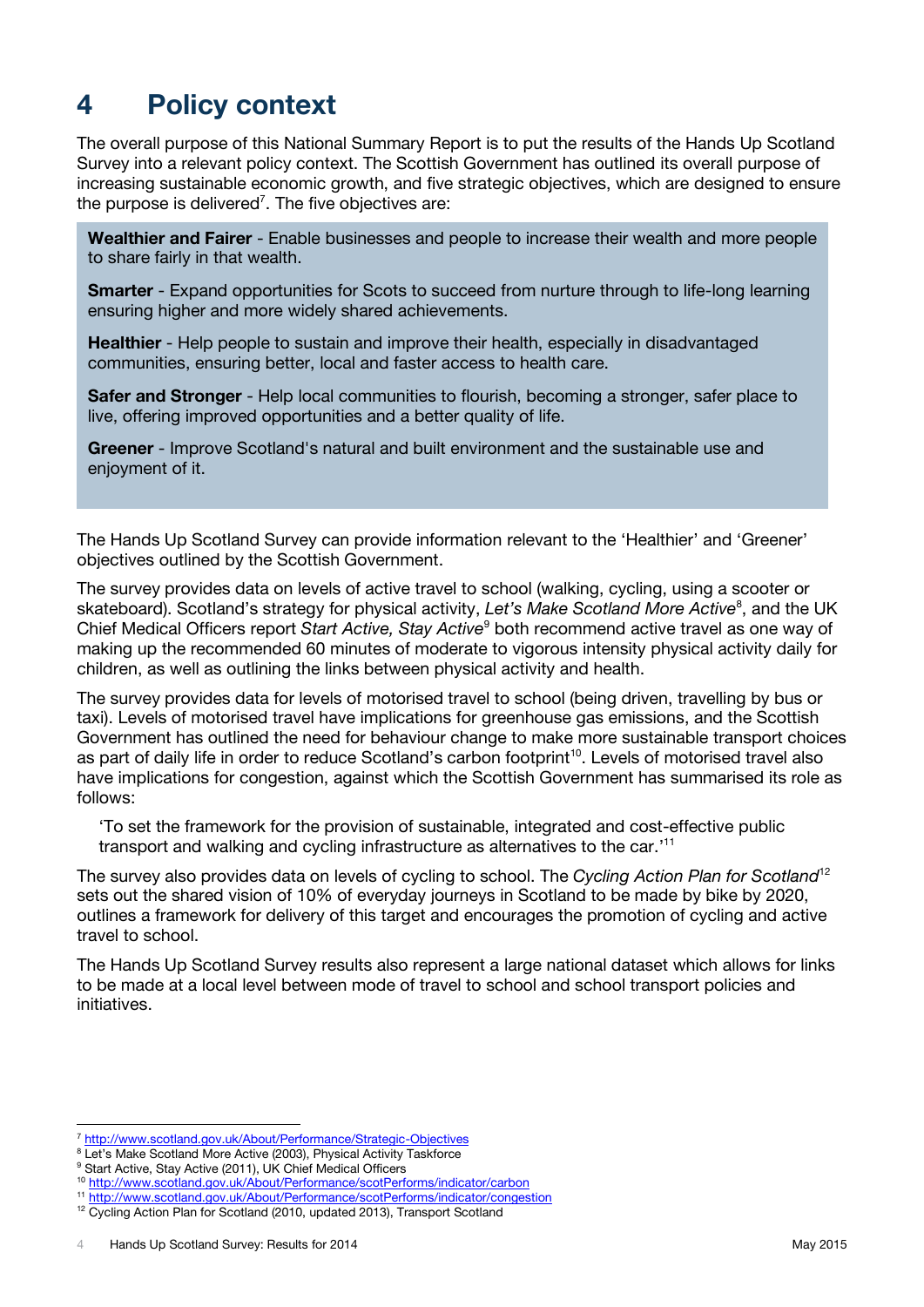# <span id="page-7-0"></span>**5 Comparability with other sources**

The Hands Up Scotland survey is not directly comparable with any other current sources of Official Statistics in the UK. The Scottish Household Survey also provides information on travel to school in Scotland<sup>13</sup> and a list of the main statistical publications in relation to transport in Scotland is available from the Transport Scotland website $14$ .

The Pupil Level Annual School Census<sup>15</sup> in England published data for usual mode of travel to school until 2011. Data was available at a school level and this question was made mandatory for schools with an approved School Travel Plan in January 2007. In 2011, the mandatory use of this question was discontinued. Data on travel to school data is not currently collected as part of the school census for Northern Ireland or Wales.

Other current sources of official statistics relating to travel to school in the UK include the National Travel Survey<sup>16</sup>, and the Travel Survey for Northern Ireland<sup>17</sup>.

# <span id="page-7-1"></span>**6 Survey design**

The Hands Up Scotland Survey is a joint project, managed by Sustrans and Officers from each local authority in Scotland. The survey was first conducted in 2008 and has followed a consistent survey design and methodology each year.

Sustrans' Research and Monitoring Unit is responsible for producing the survey format, guidance and data entry template to circulate to local authority officers. Local authority officers are responsible for distributing the surveys and guidance to schools. Data collection is conducted by school staff, instructed by their local authority officer, with support from Sustrans. Completed survey forms are returned by the school staff to their local authority officer, who takes responsibility for inputting data for each school and returning the data to Sustrans. Data cleaning, collation, analysis and reporting are conducted by Sustrans' Research and Monitoring Unit.

Data collection for the Hands Up Scotland Survey occurs on an annual basis in the second week of September. In 2014, data collection took place between the  $8<sup>th</sup>$  and 12<sup>th</sup> September.

The question asked in the Hands Up Scotland Survey is, 'How do you normally travel to school?' with the following response options: Walk, Cycle, Scooter/Skate, Park and Stride (driven part of the way by car and walk the rest), Driven, Bus, Taxi and Other. The survey is conducted by schools on a class-by-class basis. The number of pupils present at the time of the survey is recorded, and pupils are asked to raise their hand for each response option. A manual count is recorded on the survey form.

All pupils of primary and secondary school age are asked to respond to the Hands Up Scotland Survey themselves. Assistance may be provided to nursery or Special Educational Needs (SEN) school pupils by a parent, guardian or member of school staff when responding to the survey, depending on the level of support required.

<sup>13</sup> <http://www.scotland.gov.uk/Topics/Statistics/Browse/Transport-Travel/TrendTraveltoSchool>

<sup>14</sup> <http://www.transportscotland.gov.uk/statistics/statistical-publications>

<sup>15</sup> <https://www.gov.uk/government/collections/school-census>

<sup>16</sup> <https://www.gov.uk/government/publications/national-travel-survey-2012>

<sup>&</sup>lt;sup>17</sup> [http://www.drdni.gov.uk/northern\\_ireland\\_travel\\_survey.htm](http://www.drdni.gov.uk/northern_ireland_travel_survey.htm)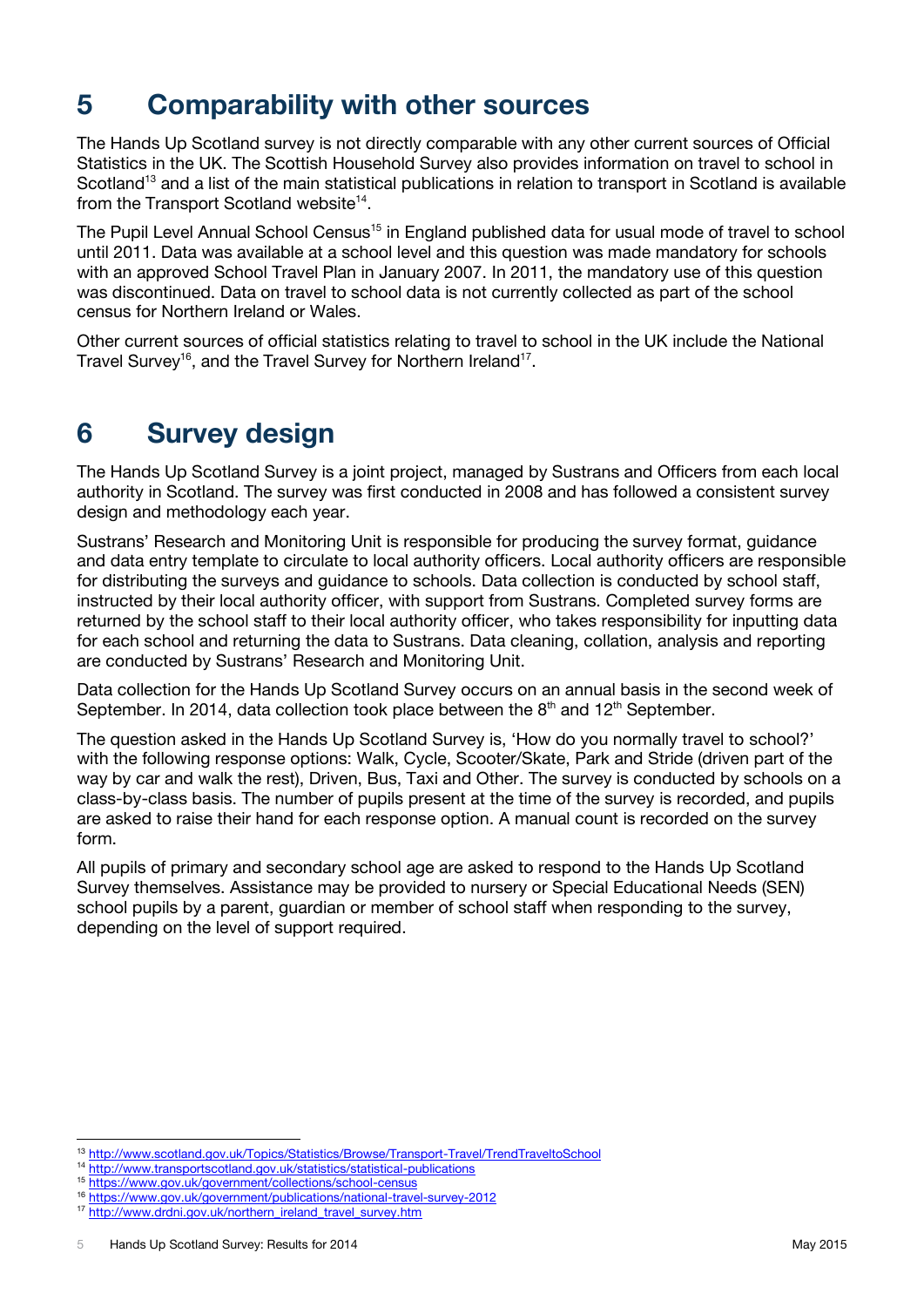# <span id="page-8-0"></span>**7 Sample and response**

# **SAMPLE**

All local authorities in Scotland are invited to take part in the Hands Up Scotland Survey. The sample for the survey is designed to be as close to a census as possible in that it aims to systematically acquire and record information about the majority of pupils enrolled in nursery, primary, secondary, SEN and independent schools across Scotland.

This sample is designed to produce a large national dataset which can be used to examine information on mode of travel to school in detail at a national, local authority and school level as well as by school type and year group. The broad-based sample allows for links to be made at a local level between mode of travel to school and school transport policies and initiatives.

Survey receipt and response rates as a percentage of equivalent Scottish school roll and as a percentage of all equivalent schools in Scotland are calculated using the Scottish Government's Education Statistics<sup>18</sup>. This is only available for state primary, secondary and SEN schools as the Scottish Government does not collect data for independent or nursery schools. It is therefore not possible to calculate equivalent survey receipt or response rates from these school types. This limitation also applies at a local authority level.

# **NATIONAL RESPONSE RATE 2014**

In 2014, all 32 local authorities in Scotland participated in the Hands Up Scotland Survey.

In 2014 2,015 nurseries and 2,525 schools across Scotland received the survey from their local authority officers. The survey was sent to 2,484 state schools**<sup>19</sup>**, the equivalent of 97.3% of all state schools in Scotland.

A total of 539 nurseries and 2,052 schools responded to the Survey across Scotland. Responses were received from 2,036 state schools, the equivalent of 81.0% of state schools receiving the survey and 80.6% of all state schools in Scotland.

A full breakdown of the number of schools responding to the survey in 2014 is presented in Table 7.1

| <b>School Type</b> | <b>Number of</b><br>schools<br>which<br>received<br><b>Survey</b> | % of all<br>schools in<br><b>Scotland</b><br>which<br>received<br><b>Survey</b> | <b>Number of</b><br>schools<br>which<br>returned<br>data | % of schools<br>receiving<br>survey which<br>returned data | % of all<br>schools in<br><b>Scotland</b><br>which<br>returned<br>data |
|--------------------|-------------------------------------------------------------------|---------------------------------------------------------------------------------|----------------------------------------------------------|------------------------------------------------------------|------------------------------------------------------------------------|
| Nursery            | 2,015                                                             |                                                                                 | 539                                                      | 26.7%                                                      |                                                                        |
| Primary            | 2,048                                                             | 100.0%                                                                          | 1,715                                                    | 83.7%                                                      | 83.87                                                                  |
| Secondary          | 360                                                               | 99.4%                                                                           | 279                                                      | 77.5%                                                      | 77.1%                                                                  |
| <b>SEN</b>         | 76                                                                | 52.8%                                                                           | 42                                                       | 55.3%                                                      | 29.2%                                                                  |
| Independent        | 40                                                                |                                                                                 | 16                                                       | 40.0%                                                      |                                                                        |
| All State Schools  | 2,484                                                             | 97.3%                                                                           | 2,036                                                    | 81.0%                                                      | 80.6%                                                                  |
| All Schools        | 2,525                                                             |                                                                                 | 2,052                                                    | 80.4%                                                      |                                                                        |

### **Table 7.1 National sample size:** number of schools responding to survey, 2014<sup>20</sup>

Responses were received from 19,911 nursery pupils and 487,147 school pupils in total across Scotland. Responses were received from 480,155 state school pupils, the equivalent of 70.9% of all state school pupils enrolled in Scotland.

<sup>18</sup> <http://www.scotland.gov.uk/Topics/Statistics/Browse/School-Education/Summarystatsforschools>

<sup>19</sup> Not including nursery schools

<sup>&</sup>lt;sup>20</sup> Table 1.3 in supplementary National Results Excel file available to download from [http://www.sustrans.org.uk/scotland/what-we](http://www.sustrans.org.uk/scotland/what-we-do/schools-and-universities/hands-scotland)[do/schools-and-universities/hands-scotland](http://www.sustrans.org.uk/scotland/what-we-do/schools-and-universities/hands-scotland)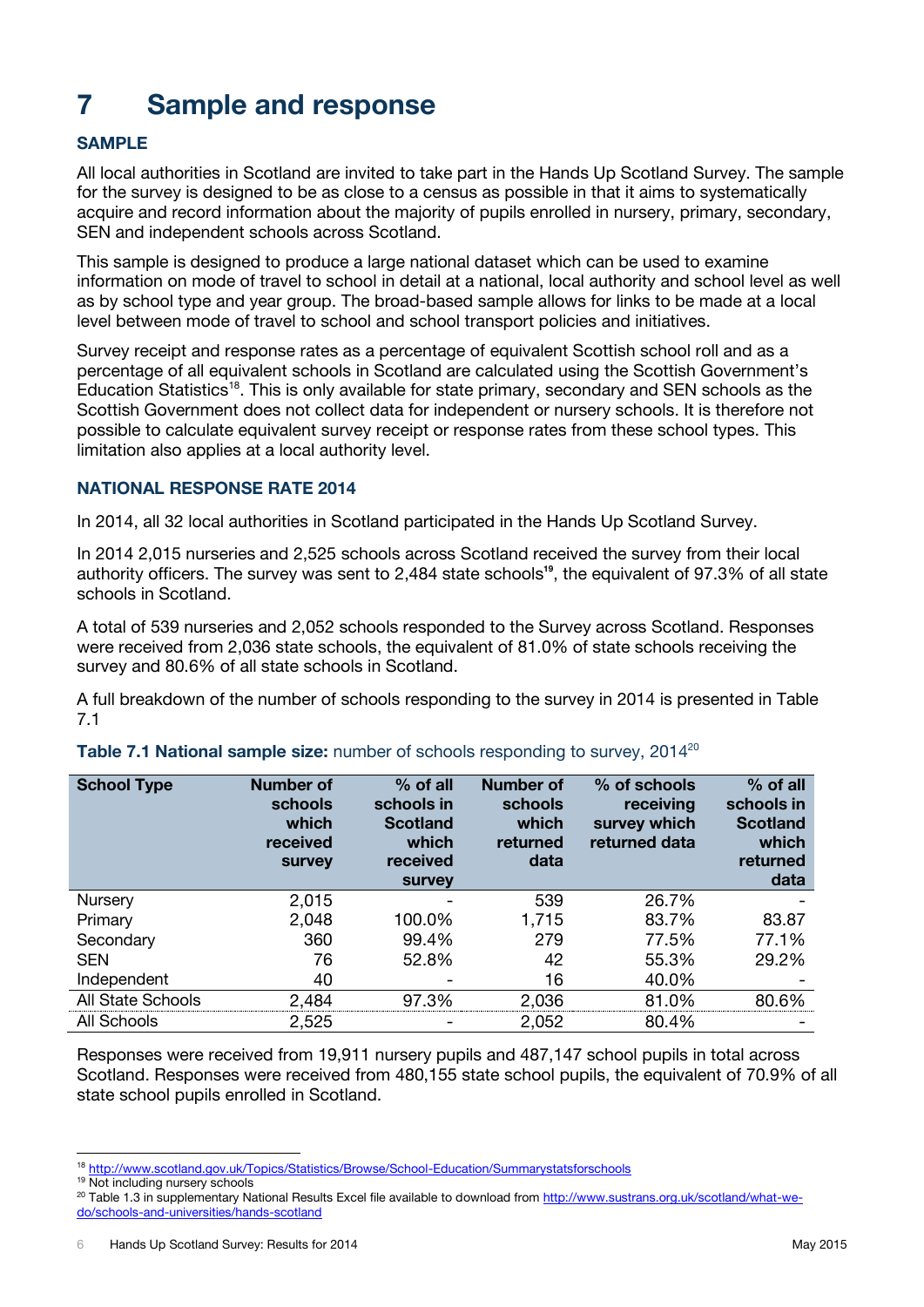A full breakdown of the number of pupils responding to the survey in 2014 is presented in Table 7.2.

| <b>School Type</b>              | <b>Number of</b><br>respondents | % of Scottish<br>school roll |
|---------------------------------|---------------------------------|------------------------------|
| Nursery                         | 19,911                          |                              |
| Primary                         | 302,357                         | 78.5%                        |
| Secondary                       | 175,919                         | 61.8%                        |
| <b>SEN</b>                      | 1,879                           | 26.9%                        |
| Independent                     | 6,992                           |                              |
| All State Schools <sup>22</sup> | 480,155                         | 70.9%                        |
| All Schools                     | 487,147                         |                              |

**Table 7.2 National sample size:** number of pupils responding to survey, 2014<sup>21</sup>

# **NATIONAL RESPONSE RATE 2008-2014**

The total number of pupil respondents to the Hands Up Scotland Survey consistently increased from 396,377 in 2008 to 439,401 in 2010. Total pupil respondents decreased to 427,104 in 2011, before increasing to 457,488 in 2012, 467,397 in 2013 and 487,147 in 2014. The number of state school pupil respondents to the Hands Up Scotland Survey followed a similar pattern between 2008 and 2012, as shown in Chart 7.1.

State school pupil responses to the Hands Up Scotland Survey have increased from 57.3% of all state school pupils enrolled in Scotland in 2008 to 70.9% in 2014. The percentage of state school pupils responding to the survey has increased in every year apart from 2011 when it decreased slightly to 63.5% (from 64.9% in 2010), as shown in Table 7.3.

**Table 7.3 National sample size:** state school pupil responses to survey as % of Scottish school roll,  $2008 - 2014^{23}$ 

| Year | % of Scottish |  |  |  |  |  |  |
|------|---------------|--|--|--|--|--|--|
|      | school roll   |  |  |  |  |  |  |
| 2008 | 57.3%         |  |  |  |  |  |  |
| 2009 | 61.2%         |  |  |  |  |  |  |
| 2010 | 64.9%         |  |  |  |  |  |  |
| 2011 | 63.5%         |  |  |  |  |  |  |
| 2012 | 67.1%         |  |  |  |  |  |  |
| 2013 | 67.7%         |  |  |  |  |  |  |
| 2014 | 70.9%         |  |  |  |  |  |  |

22 Not including nursery schools

 $\overline{a}$ <sup>21</sup> Table 1.1 in supplementary National Results Excel file available to download from [http://www.sustrans.org.uk/scotland/what-we](http://www.sustrans.org.uk/scotland/what-we-do/schools-and-universities/hands-scotland)lo/schools-and-universities/hands-scotland

<sup>&</sup>lt;sup>23</sup> Table 1.1 in supplementary National Results Excel file available to download from [http://www.sustrans.org.uk/scotland/what-we](http://www.sustrans.org.uk/scotland/what-we-do/schools-and-universities/hands-scotland)[do/schools-and-universities/hands-scotland](http://www.sustrans.org.uk/scotland/what-we-do/schools-and-universities/hands-scotland)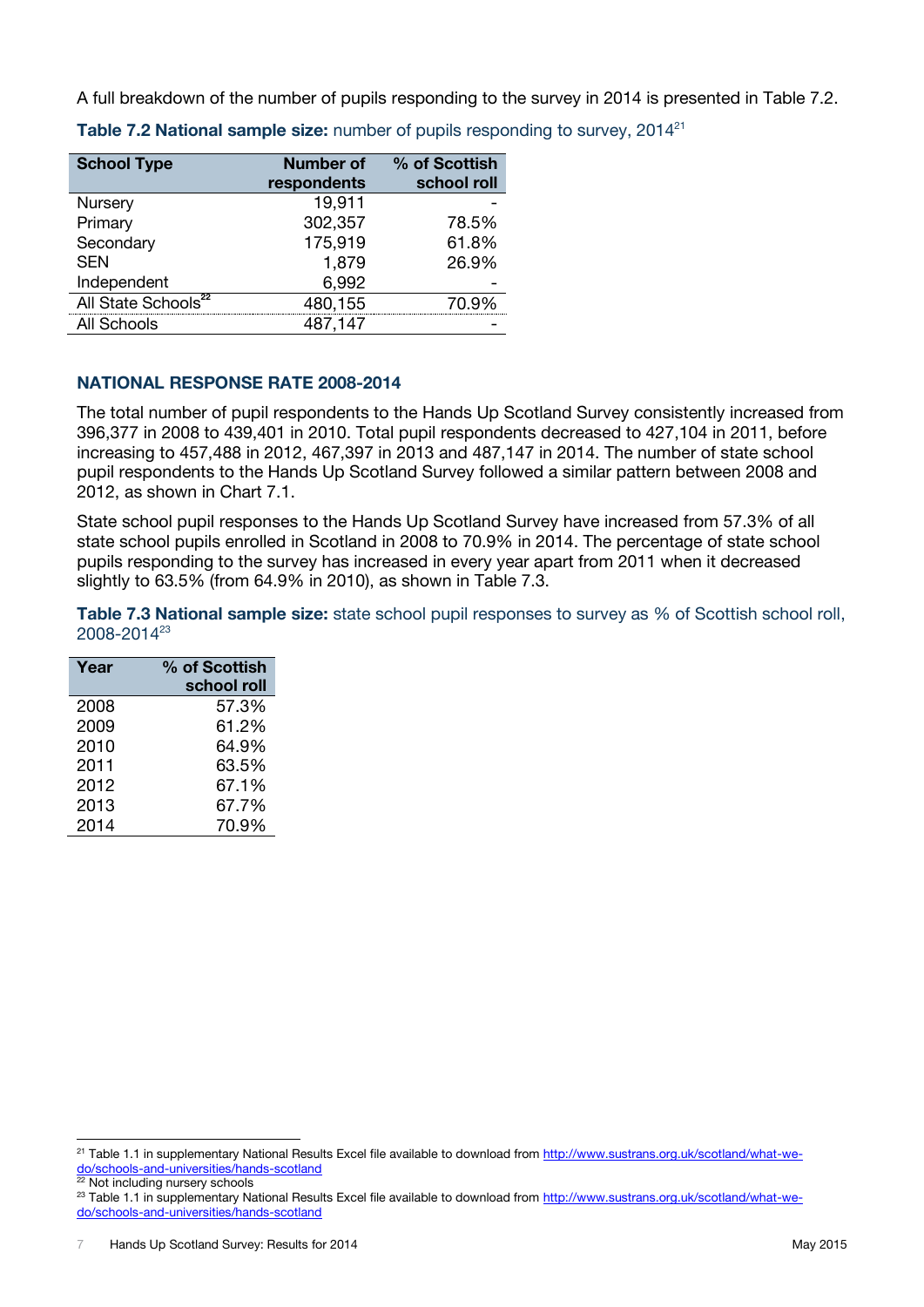



The total number of schools responding to the Hands Up Scotland Survey consistently increased from 1,824 in 2008 to 1,987 in 2010. Total schools responding decreased to 1,893 in 2011, before increasing to 1,982 in 2012, 2,017 in 2013 and 2,052 in 2014. The number of state schools and pupils responding to the Hands Up Scotland Survey followed a similar pattern between 2008 and 2012, as shown in Chart 7.2.

State school responses to the Hands Up Scotland Survey have increased from 63.2% of all state schools in Scotland in 2008 to 80.6% in 2014. The percentage of state schools responding to the survey has increased in every year apart from 2011 when it decreased slightly to 68.4% (from 70.9% in 2010), as shown in Table 7.4.

| Table 7.4 National sample size: state school responses to survey as % of all schools in Scotland, |  |  |  |
|---------------------------------------------------------------------------------------------------|--|--|--|
| 2008-2014 <sup>24</sup>                                                                           |  |  |  |

| Year | % of Scottish<br>schools |
|------|--------------------------|
| 2008 | 63.2%                    |
| 2009 | 67.7%                    |
| 2010 | 70.9%                    |
| 2011 | 68.4%                    |
| 2012 | 76.2%                    |
| 2013 | 78.7%                    |
| 2014 | 80.6%                    |

#### **Chart 7.2 National sample size:** school responses to the Hands Up Scotland Survey, 2008-2014

<sup>&</sup>lt;sup>24</sup> Table 1.3 in supplementary National Results Excel file available to download from [http://www.sustrans.org.uk/scotland/what-we](http://www.sustrans.org.uk/scotland/what-we-do/schools-and-universities/hands-scotland)[do/schools-and-universities/hands-scotland](http://www.sustrans.org.uk/scotland/what-we-do/schools-and-universities/hands-scotland)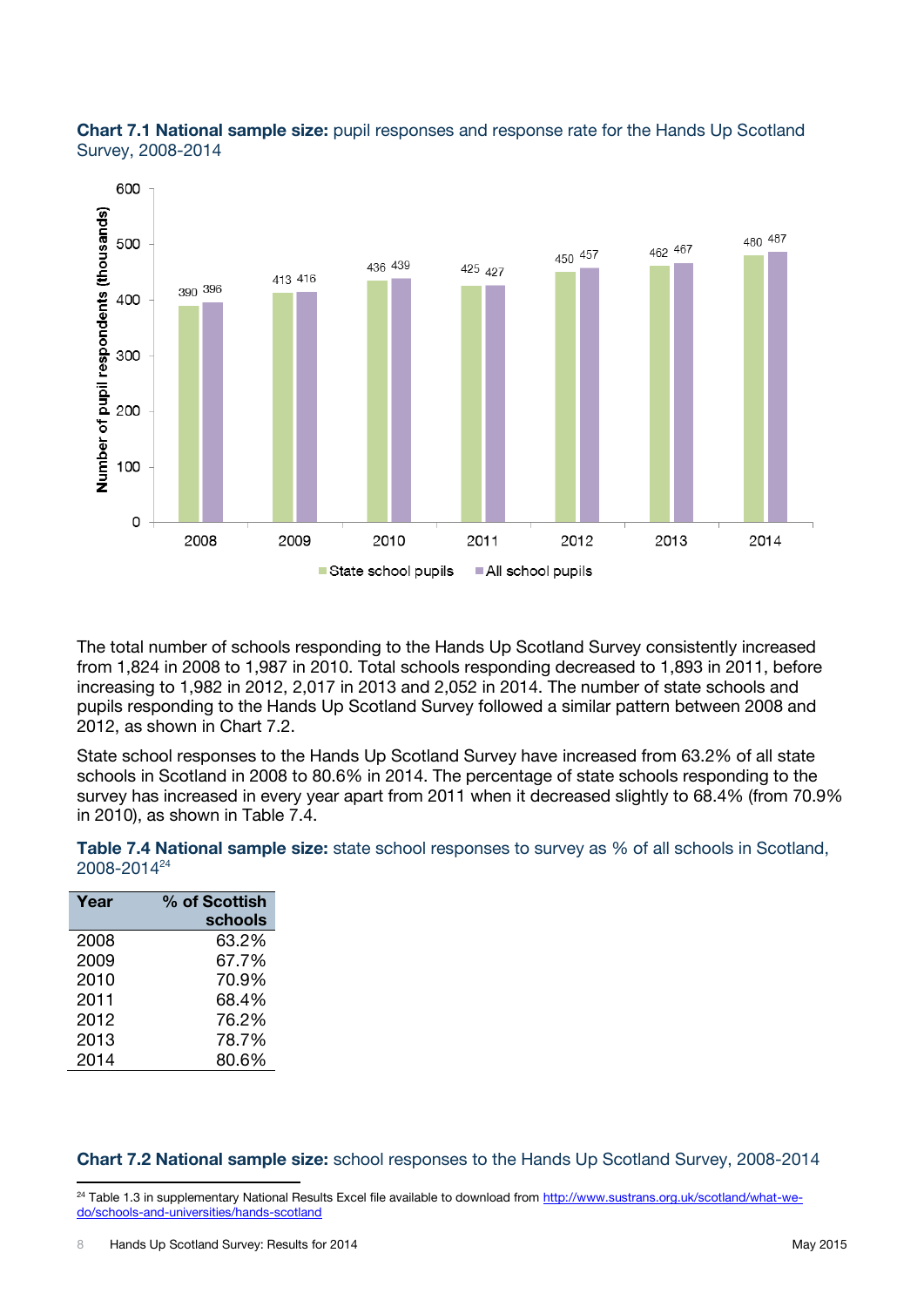

No nursery schools were approached to participate in the first Hands Up Scotland Survey in 2008. Since then, a concerted effort has been made to increase participation among nursery schools.

The total number of nursery pupil responses to the Hands Up Scotland survey increased year on year from 7,999 pupils in 2009 to 13,349 in 2010, 14,038 in 2011, 19,411 in 2012, 19,737 in 2013 and 19,911 in 2014. The total number of nursery schools responding to the Hands Up Scotland survey has increased year on year from 238 schools in 2009 to 387 in 2010, 423 in 2011, 523 in 2012 and 540 in 2013, decreasing slightly to 539 in 2014.

# **LOCAL AUTHORITY RESPONSE RATES 2012-2014**

All 32 local authorities in Scotland have participated in the Hands Up Scotland Survey since 2010 (29 and 31 local authorities participated in 2008 and 2009 respectively).

In 2014, seven local authorities<sup>25</sup> received survey responses from 100.0% of all primary schools in the local authority and  $15^{26}$  received responses from 100.0% of all secondary schools.

<sup>&</sup>lt;sup>25</sup> Clackmannanshire, Fife, Midlothian, North Lanarkshire, Orkney Islands, Perth & Kinross, Scottish Borders <sup>26</sup> Aberdeenshire, Angus, East Lothian, Fife, Inverclyde, Midlothian, Moray, North Lanarkshire, Orkney Islands, Perth & Kinross, Renfrewshire, Scottish Borders, Shetland Islands, West Dunbartonshire, West Lothian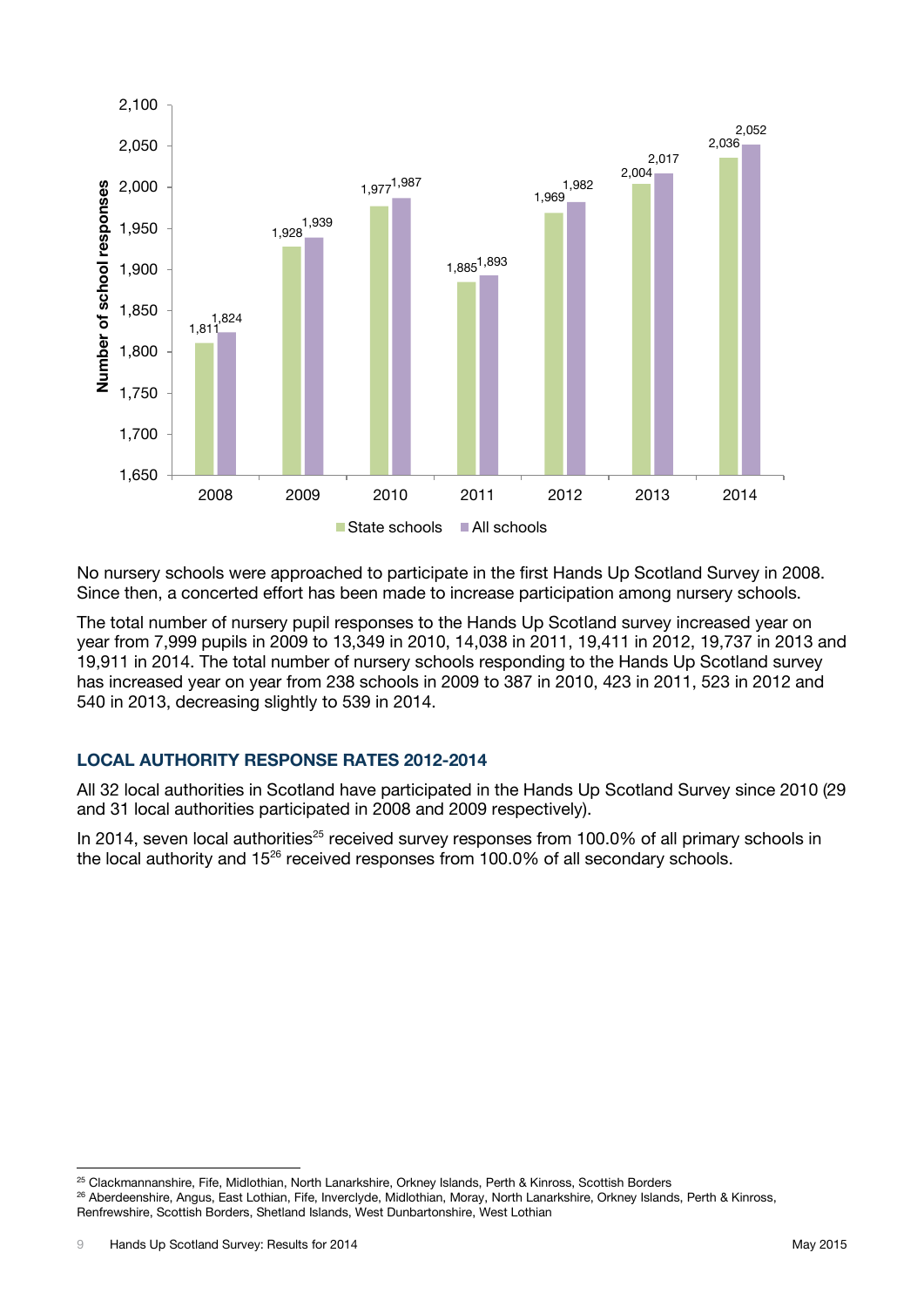# <span id="page-12-0"></span>**8 National Results**

# **NATIONAL RESULTS 2014 (excluding nursery)**

# **Active travel**

50.4% of pupils surveyed in 2014 said that they normally travel to school in an active way without any form of motorised transport (walking, cycling, and using a scooter or skateboard):

- Walking was the most frequent mode of travel with 44.2% of pupils saying that they normally walk to school
- 3.4% of pupils said they normally travel to school by bicycle and 2.8% said that they normally use a scooter or skateboard to travel to school

# **Motorised travel**

41.2% of pupils surveyed in 2014 said that they normally travel to school using only a motorised mode of transport:

- 21.9% of pupils said that they are normally driven to school
- 17.7% of pupils said that they normally take the bus to school
- 1.6% said that they normally travel to school by taxi

### **Multi-mode travel**

In addition to those travelling solely by an active or motorised mode of travel to school, 7.8% of pupils said that they normally park and stride to school (i.e. they are driven part of the way to school by car and walk the rest of the way).

Results for all schools (excluding nursery schools) are displayed in Table 8.1 [page 15] and Chart 8.1.

# **Chart 8.1 Travel modes at a national level:** all school pupil responses (excluding nursery), 2014

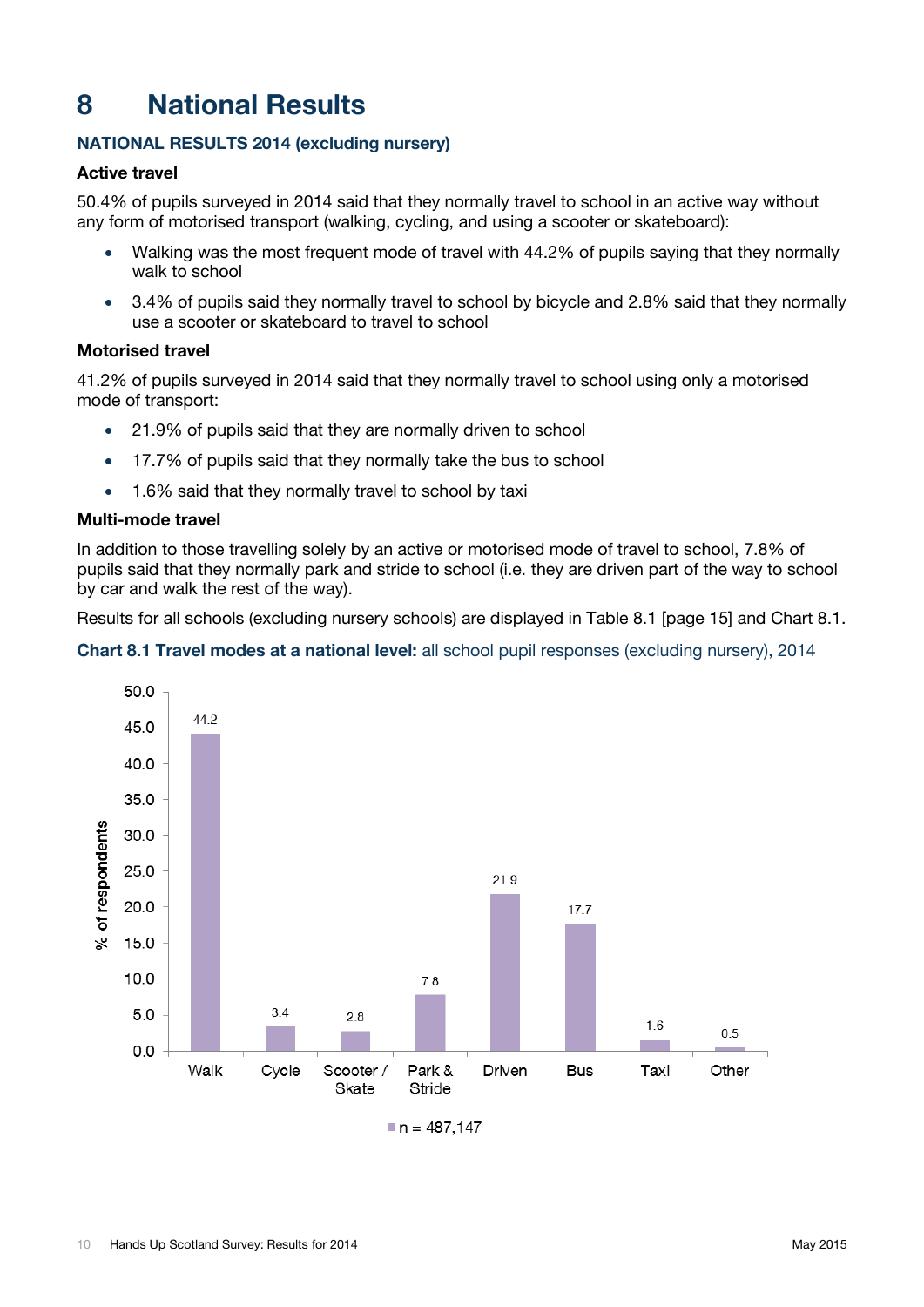# **PRIMARY & SECONDARY RESULTS COMPARISON 2014**

Primary school pupils are more likely to say that they normally travel to school actively, compared to secondary school pupils (55.4% of primary compared to 43.8% of secondary pupils):

- 46.1% of primary schools pupils said they normally walk to school compared to 42.7% of secondary school pupils
- 5.0% of primary school pupils said they normally cycle to school compared to 0.9% of secondary school pupils
- 4.3% of primary school pupils said they scoot or skate to school compared to 0.2% of secondary school pupils

Car use decreases from primary to secondary school, with increased use of public transport among secondary school pupils:

- 25.8% of primary school pupils surveyed in 2014 said they normally travel to school by car compared to 14.6% of secondary school pupils
- 35.4% of secondary school pupils said they normally travel to school by bus compared to 7.2% of primary school pupils

Results for primary and secondary schools are displayed in Table 8.3 [page 15] and Chart 8.2.



### **Chart 8.2 Travel modes at a national level:** primary and secondary pupil responses, 2014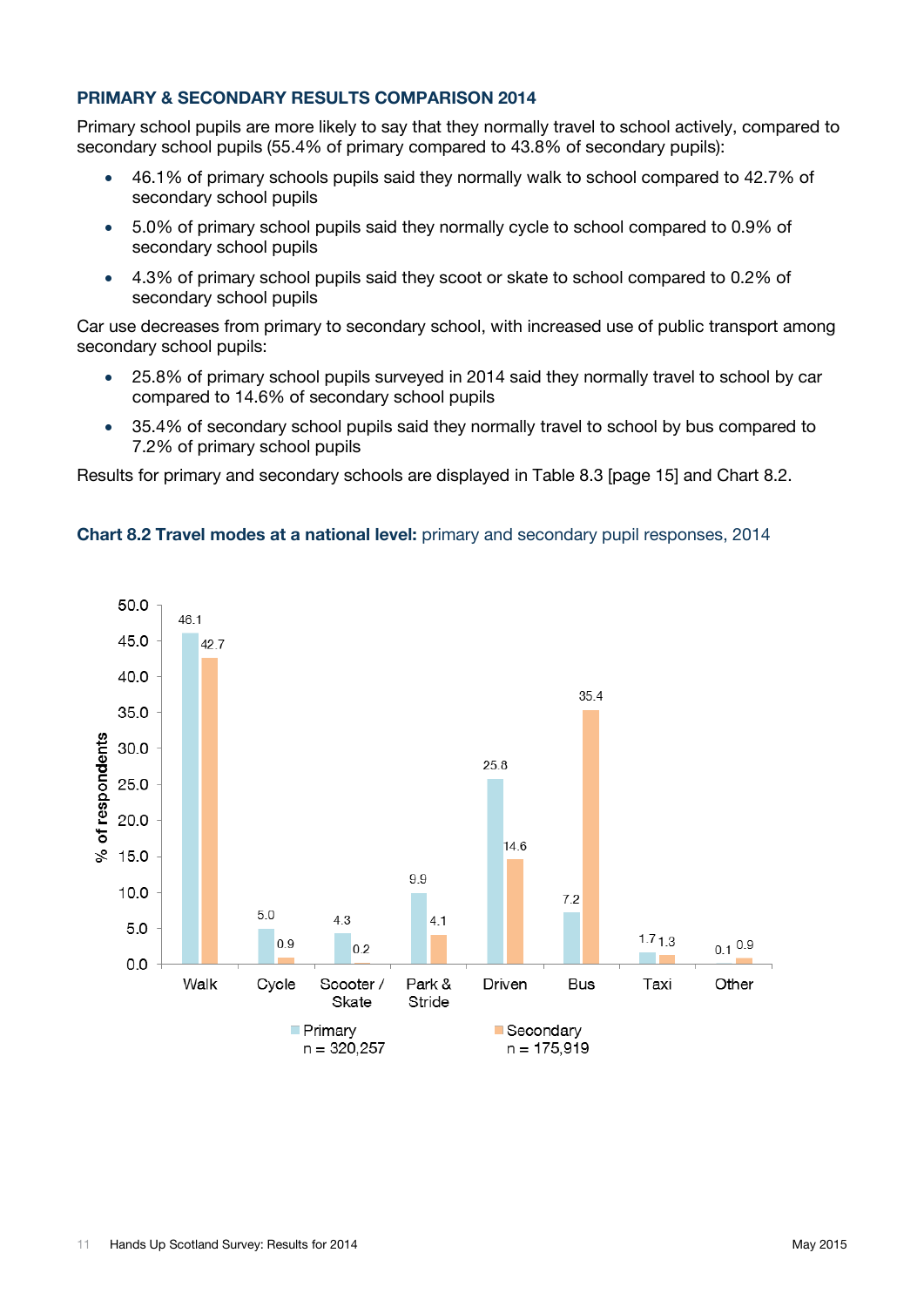# **STATE & INDEPENDENT RESULTS COMPARISON 2014**

Pupils at independent schools are less likely to travel to school in an active way than those in state schools (primary, secondary and special education needs (SEN), excluding nursery schools):

- 14.9% of independent school pupils surveyed in 2014 said that they normally walk to school compared to 44.7% of state school pupils
- 1.6% of independent school pupils said they normally cycle to school, compared to 3.5% of state school pupils
- 1.4% of independent school pupils said they normally scoot or skate to school, compared to 2.8% of state school pupils

A higher proportion of independent school pupils than state school pupils use motorised transport to travel to school:

- 43.8% of independent school pupils surveyed in 2014 said they normally travel to school by car compared to 21.6% of state school pupils
- 23.1% of independent school pupils said they normally travel to school by bus, compared to 17.7% of state school pupils

Results for all state schools (excluding nursery) and independent schools are displayed in Table 8.2, Table 8.3 [both page 15] and Chart 8.3.

### **Chart 8.3 Travel modes at a national level:** state school (excluding nursery) and independent pupil responses, 2014

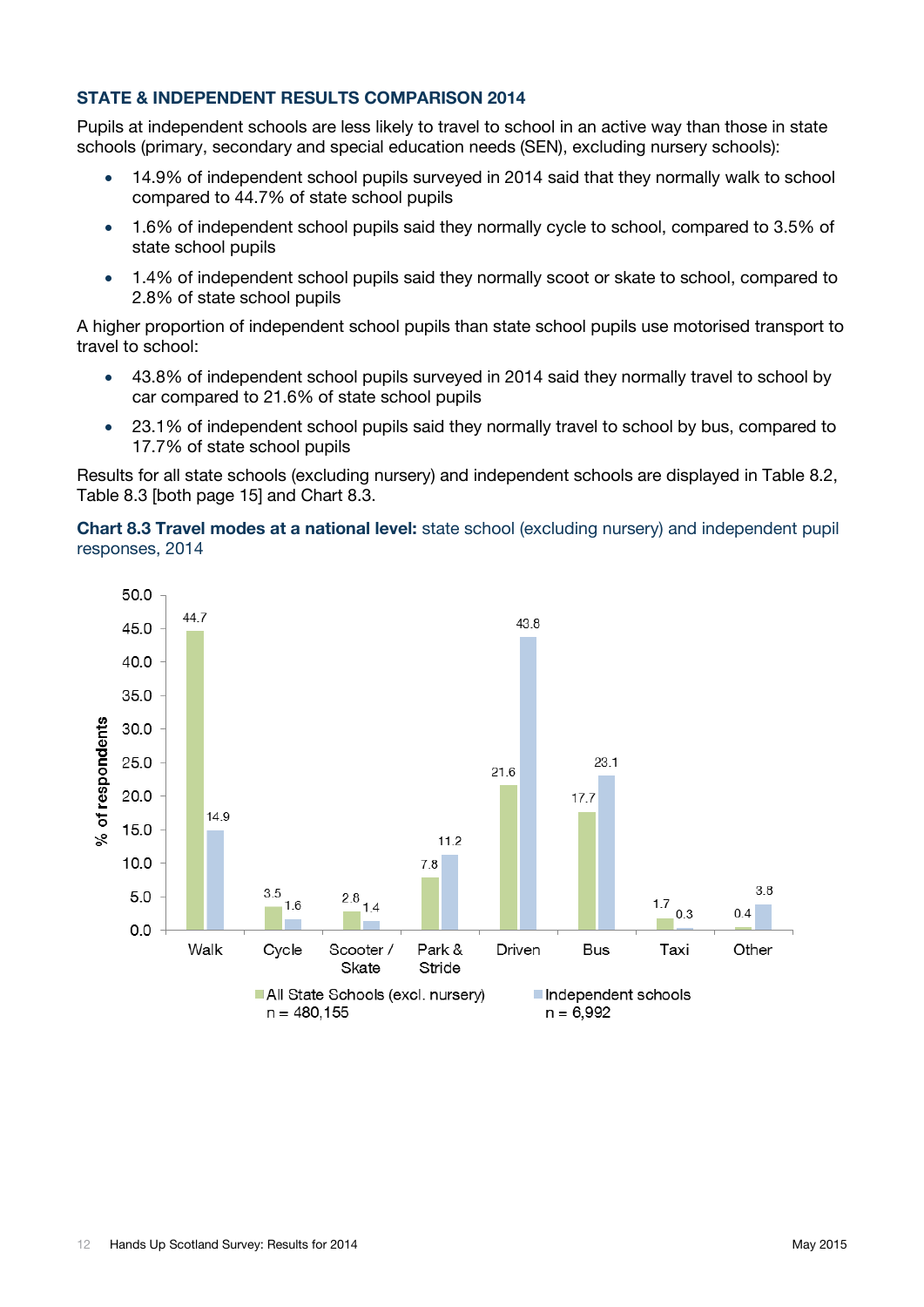# **SEN RESULTS 2014**

The majority of SEN pupils were reported as travelling to school by a motorised mode of transport, however within this car use by SEN pupils makes up a very small proportion in comparison to the overall survey results.

- 86.3% of SEN pupils were reported as normally travelling to school solely by motorised transport (39.5% taxi, 43.1% bus and 3.7% car)
- 2.0% of SEN school pupils were reported as normally walking to school and 0.3% cycling

Results for SEN schools are displayed in Table 8.3 [page 15].

### **NURSERY RESULTS 2014**

Nursery school pupils are slightly more likely to travel to school by an active mode than a form of motorised transport:

- 49.3% of nursery school pupils were reported as normally travelling to nursery school actively without any form of motorised transport (41.4% walk, 3.6% cycle and 4.3% scoot or skate)
- 46.1% of nursery school pupils were reported as normally travelling to school solely by motorised transport (42.5% travel by car 2.7% travel by bus and 0.9% travel by taxi
- In addition to this, 4.4% of nursery school pupils were reported as normally travelling to school by park and stride

Results for nursery schools are displayed in Table 8.3 [page 15].

### **NATIONAL RESULTS 2008-2014 (excluding nursery)**

The following is a brief summary of results from the Hands Up Scotland Survey at a national level results from primary, secondary, SEN and independent schools.

There are limitations to the comparability of data across years, as although survey design and methodology have remained consistent, survey sample size has increased considerably (from 396,377 pupil responses in 2008 to 487,147 in 2014) and results have not been tested for statistical significance.

Caution should also be applied when seeking to understand annual variations. A number of variables may impact on travel behaviour from year to year (e.g. weather conditions, school mergers) as well as policies and schemes introduced by central and local government or individual schools.

Nursery school data has not been included in this summary as the number of nursery school respondents has more than doubled since data was first collected (from 7,999 pupil responses in 2009 to 19,911 in 2014).

#### **Active travel**

Overall levels of active travel (walking, cycling, using a scooter or skate board) to school without any form of motorised transport consistently remained between 49.3% and 49.9% between 2009 and 2012, with 2008, 2013 and 2014 showing slightly higher levels of active travel at 51.8% (2008) and 50.4% (2013 and 2014) respectively.

- The reported level of walking has decreased from 48.3% in 2008 to 44.1% in 2013, increasing slightly to 44.2% in 2014
- The Hands Up Scotland Survey does not show a clear trend in cycling levels. The percentage of pupils normally cycling to school was generally between 2.8% and 3.0% in the years 2008 to 2012, expect for 2009 where the proportion was 2.3%. Since 2012 the proportion cycling has been slightly higher at 3.5% and 3.4% in 2013 and 2014 respectively
- The proportion of pupils who report normally scooting or skateboarding to school has generally increased year on year between 2008 to 2014, from 0.7% to 2.8%.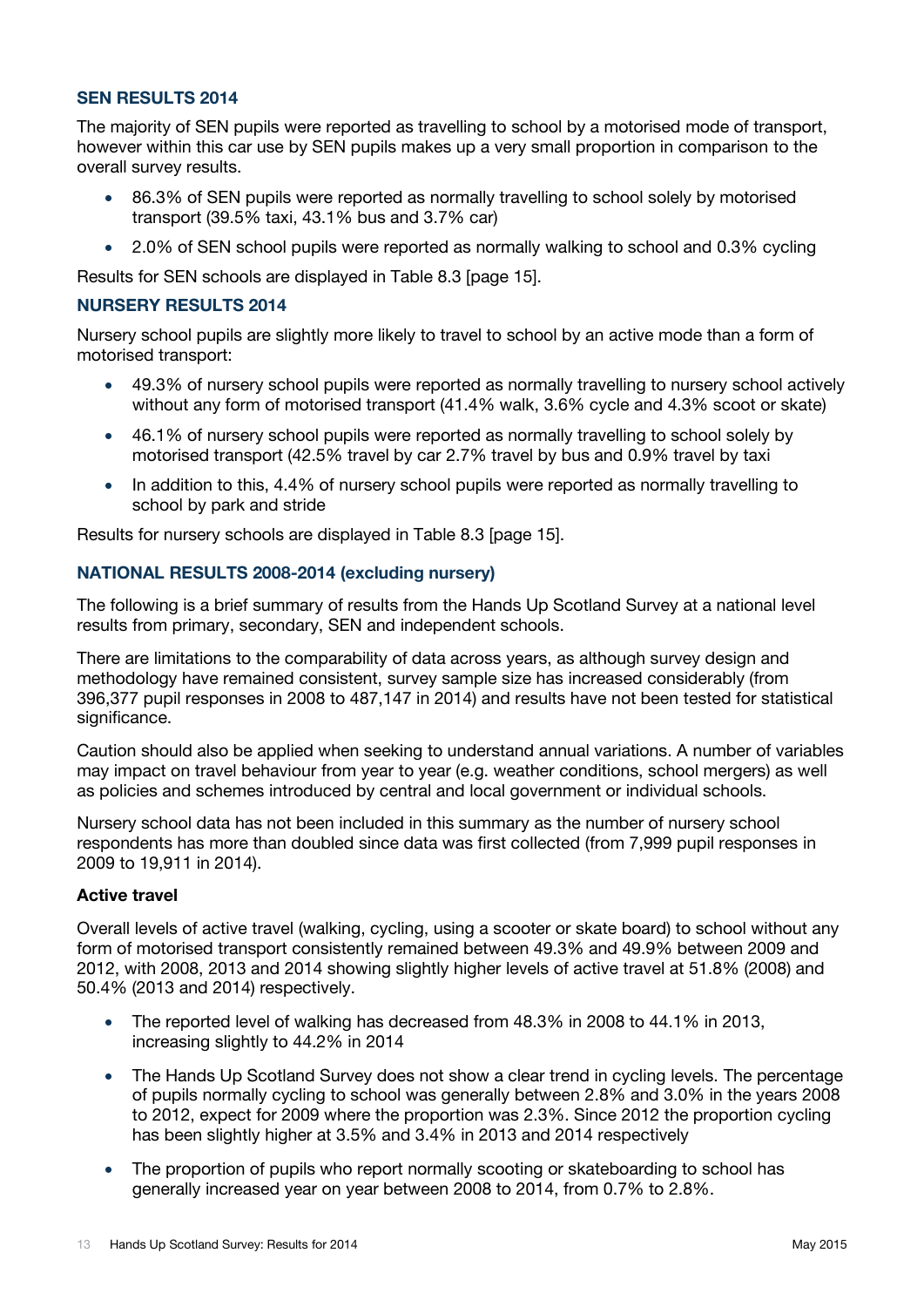### **Motorised travel**

The Hands Up Scotland Survey has shown a small decrease in motorised travel each year between 2009 (43.0%) and 2014 (41.3%). However, the survey does not show a clear trend in motorised travel between 2008 (41.6%) and 2014.

- The survey has shown a small decrease in car use each year between 2009 (23.3%) and 2013 (21.4%). However, the survey shows a slight increase in car use in 2014 (21.9%)
- Bus use has remained fairly consistent, varying by no more than 0.1 percentage point between 2008 and 2012 (18.1% to18.2%), having increased slightly to 18.8% in 2013, the survey shows a decrease in the percentage of pupils reporting normally traveling to school by bus to 17.7% in 2014
- Taxi use has remained fairly consistent, varying by no more than 0.1 percentage point between 2009 and 2014 (1.6% to 1.7%), having increased slightly from 1.4% in 2008.

#### **Multi-mode travel**

The percentage of pupils travelling to school by park and stride has shown a small consistent increase each year from 2008 (6.1%) to 2014 (7.8%), apart from a slight decrease to 7.5% in 2013.

Results for all schools (excluding nursery schools) from 2008 to 2014 are displayed in Table 8.1 [page 15] and Chart 8.4.

**Chart 8.4 Travel modes at a national level:** all school (excluding nursery) pupil responses, 2008 - 2013

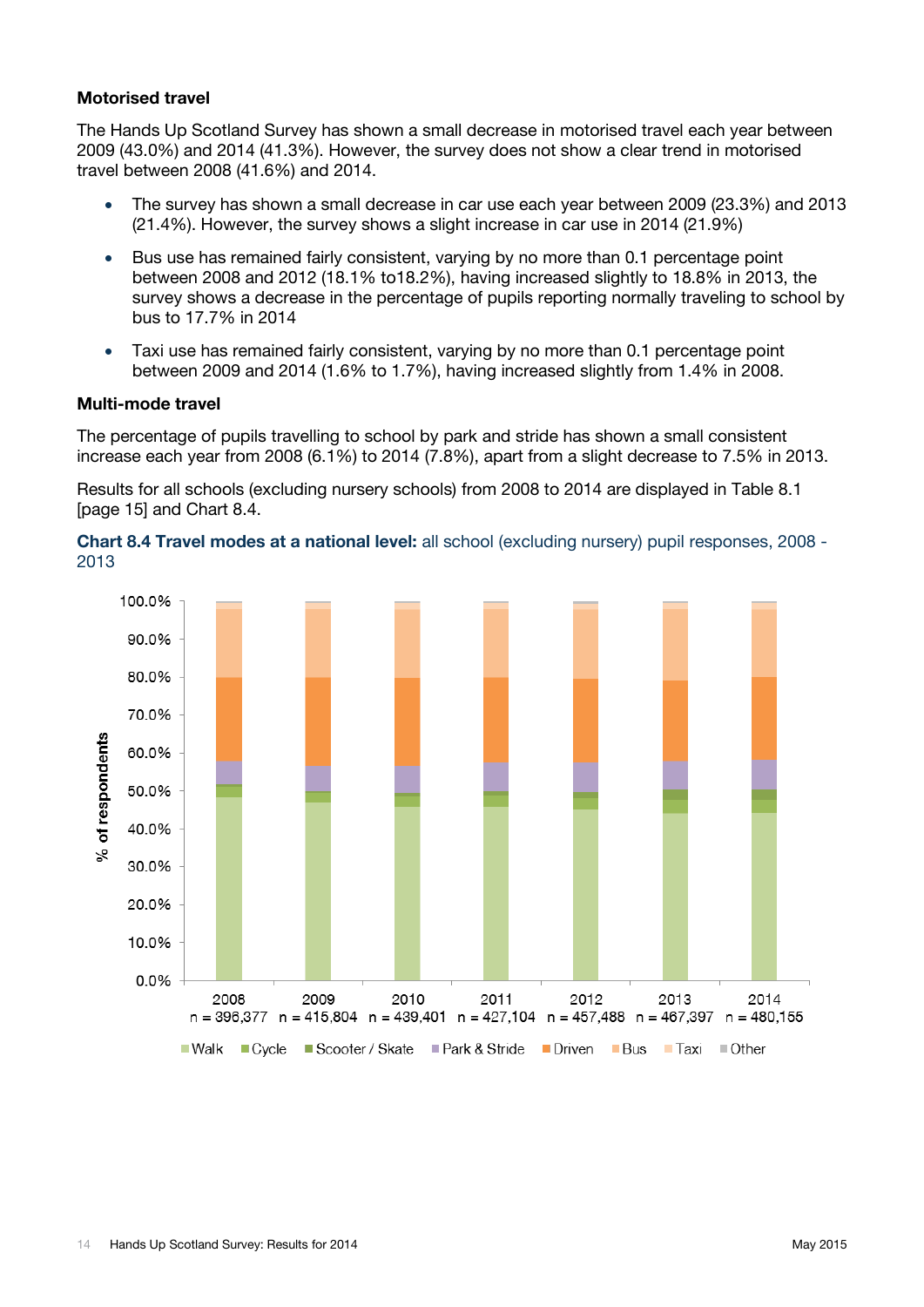# **DATA TABLES**

| Year | Walk  | <b>Cycle</b> | Scooter/<br><b>Skate</b> | Park &<br><b>Stride</b> | <b>Driven</b> | <b>Bus</b> | Taxi | <b>Other</b> | <b>Total</b> |
|------|-------|--------------|--------------------------|-------------------------|---------------|------------|------|--------------|--------------|
| 2008 | 48.3% | 2.8%         | 0.7%                     | 6.1%                    | 22.0%         | 18.2%      | 1.4% | 0.5%         | 396,377      |
| 2009 | 47.0% | 2.3%         | 0.6%                     | 6.7%                    | 23.3%         | 18.1%      | 1.6% | 0.4%         | 415,804      |
| 2010 | 45.8% | 2.8%         | 0.7%                     | 7.4%                    | 22.9%         | 18.2%      | 1.6% | 0.5%         | 439,401      |
| 2011 | 45.9% | 3.0%         | 1.0%                     | 7.5%                    | 22.4%         | 18.2%      | 1.6% | 0.3%         | 427,104      |
| 2012 | 45.1% | 2.9%         | 1.6%                     | 7.8%                    | 22.2%         | 18.2%      | 1.7% | 0.5%         | 457,488      |
| 2013 | 44.1% | 3.5%         | 2.8%                     | 7.5%                    | 21.4%         | 18.8%      | 1.6% | 0.4%         | 467,397      |
| 2014 | 44.2% | 3.4%         | 2.8%                     | 7.8%                    | 21.9%         | 17.7%      | 1.6% | 0.5%         | 487,147      |

**Table 8.1 Travel modes at a national level:** excluding nursery schools, 2008-2014<sup>27</sup>

**Table 8.2 Travel modes at a national level:** all state schools excluding nursery schools, 2008-  $2014^{28}$ 

| Year | <b>Walk</b> | <b>Cycle</b> | Scooter/     | Park &        | <b>Driven</b> | <b>Bus</b> | Taxi | <b>Other</b> | <b>Total</b> |
|------|-------------|--------------|--------------|---------------|---------------|------------|------|--------------|--------------|
|      |             |              | <b>Skate</b> | <b>Stride</b> |               |            |      |              |              |
| 2008 | 48.7%       | 2.8%         | 0.7%         | 6.1%          | 21.7%         | 18.2%      | 1.4% | 0.4%         | 389,799      |
| 2009 | 47.1%       | 2.4%         | 0.6%         | 6.7%          | 23.1%         | 18.1%      | 1.6% | 0.4%         | 413,118      |
| 2010 | 46.0%       | 2.8%         | 0.7%         | 7.5%          | 22.7%         | 18.2%      | 1.6% | 0.5%         | 435,770      |
| 2011 | 46.0%       | 3.0%         | 1.0%         | 7.5%          | 22.3%         | 18.2%      | 1.6% | 0.3%         | 424,829      |
| 2012 | 45.6%       | 3.0%         | 1.7%         | 7.7%          | 21.8%         | 18.0%      | 1.7% | 0.5%         | 450,192      |
| 2013 | 44.4%       | 3.5%         | 2.8%         | 7.5%          | 21.1%         | 18.7%      | 1.6% | 0.4%         | 461,707      |
| 2014 | 44.7%       | 3.5%         | 2.8%         | 7.8%          | 21.6%         | 17.7%      | 1.7% | 0.4%         | 480,155      |

| Table 8.3 Travel modes at a national level: by school type, 2014 <sup>29</sup> |  |  |  |
|--------------------------------------------------------------------------------|--|--|--|
|--------------------------------------------------------------------------------|--|--|--|

| <b>School Type</b> | <b>Walk</b> | <b>Cycle</b> | <b>Scooter</b><br>/Skate | Park &<br><b>Stride</b> | <b>Driven</b> | <b>Bus</b> | Taxi  | <b>Other</b> | <b>Total</b> |
|--------------------|-------------|--------------|--------------------------|-------------------------|---------------|------------|-------|--------------|--------------|
| Nursery            | 41.4%       | 3.6%         | 4.3%                     | 4.4%                    | 42.5%         | 2.7%       | 0.9%  | 0.9%         | 19.911       |
| Primary            | 46.1%       | 5.0%         | 4.3%                     | 9.9%                    | 25.8%         | 7.2%       | 1.7%  | 0.1%         | 302.357      |
| Secondary          | 42.7%       | 0.9%         | 0.2%                     | 4.1%                    | 14.6%         | 35.4%      | 1.3%  | 0.9%         | 175.919      |
| <b>SEN</b>         | 2.0%        | 0.3%         | $\star$                  | $\star$                 | 3.7%          | 43.1%      | 39.5% | 11.3%        | 1,879        |
| Independent        | 14.9%       | 1.6%         | 1.4%                     | 11.2%                   | 43.8%         | 23.1%      | 0.3%  | 3.8%         | 6,992        |

<sup>&</sup>lt;sup>27</sup> Table 2.1 in supplementary National Results Excel file available to download from [http://www.sustrans.org.uk/scotland/what-we](http://www.sustrans.org.uk/scotland/what-we-do/schools-and-universities/hands-scotland)[do/schools-and-universities/hands-scotland](http://www.sustrans.org.uk/scotland/what-we-do/schools-and-universities/hands-scotland)

<sup>&</sup>lt;sup>28</sup> Table 2.2 in supplementary National Results Excel file available to download from [http://www.sustrans.org.uk/scotland/what-we](http://www.sustrans.org.uk/scotland/what-we-do/schools-and-universities/hands-scotland)[do/schools-and-universities/hands-scotland](http://www.sustrans.org.uk/scotland/what-we-do/schools-and-universities/hands-scotland)

<sup>&</sup>lt;sup>29</sup> Table 2.3 in supplementary National Results Excel file available to download from [http://www.sustrans.org.uk/scotland/what-we](http://www.sustrans.org.uk/scotland/what-we-do/schools-and-universities/hands-scotland)[do/schools-and-universities/hands-scotland](http://www.sustrans.org.uk/scotland/what-we-do/schools-and-universities/hands-scotland)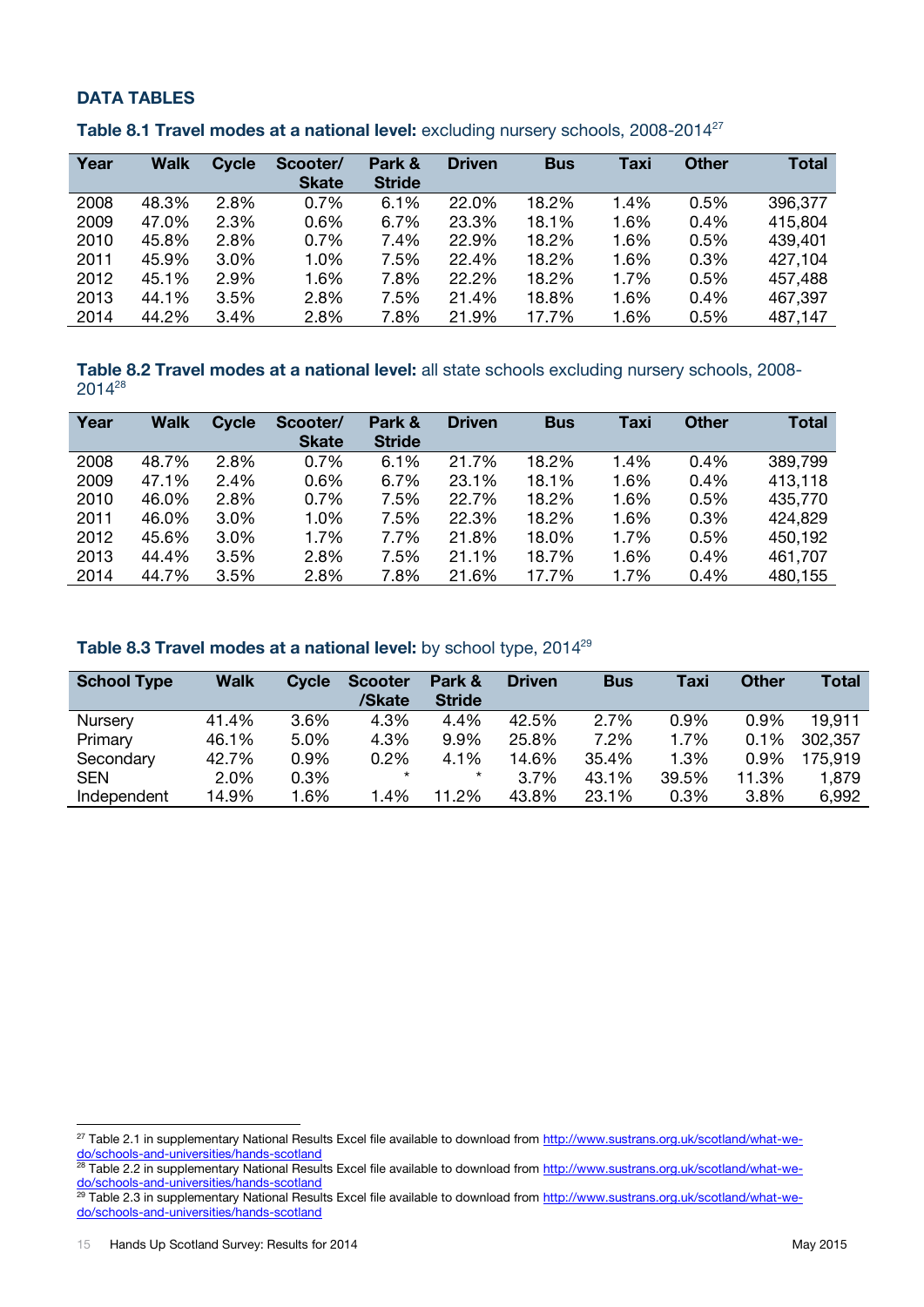| <b>School Type &amp;</b><br><b>Year Group</b> | <b>Walk</b> | <b>Cycle</b> | Scooter/<br><b>Skate</b> | Park &<br><b>Stride</b> | <b>Driven</b> | <b>Bus</b> | <b>Taxi</b> | <b>Other</b> | <b>Total</b> |
|-----------------------------------------------|-------------|--------------|--------------------------|-------------------------|---------------|------------|-------------|--------------|--------------|
| <b>Primary</b>                                |             |              |                          |                         |               |            |             |              |              |
| $P1-4$                                        | 44.4%       | 4.7%         | 4.8%                     | 9.8%                    | 28.5%         | 6.1%       | 1.6%        | 0.1%         | 153,478      |
| $P5-7$                                        | 50.0%       | 5.6%         | 3.9%                     | 10.9%                   | 21.2%         | 6.8%       | 1.5%        | 0.1%         | 100,665      |
| <b>Secondary</b>                              |             |              |                          |                         |               |            |             |              |              |
| $S1-3$                                        | 43.0%       | 1.0%         | 0.1%                     | 4.8%                    | 13.0%         | 36.1%      | 1.3%        | 0.6%         | 74,414       |
| $S4-6$                                        | 41.4%       | 0.7%         | 0.3%                     | 3.9%                    | 16.0%         | 35.9%      | 1.1%        | 0.7%         | 58,362       |
| <b>SEN</b>                                    |             |              |                          |                         |               |            |             |              |              |
| $P1-4$                                        | $\star$     | $^\star$     | 0.0%                     | 0.0%                    | 7.8%          | 24.9%      | 64.9%       | 0.0%         | 205          |
| $P5-7$                                        | 4.5%        | $0.0\%$      | $0.0\%$                  | 0.0%                    | 3.8%          | 29.3%      | 62.4%       | 0.0%         | 133          |
| $S1-3$                                        | $\star$     | 0.0%         | $0.0\%$                  | 0.0%                    | $^\star$      | 46.9%      | 38.7%       | 11.7%        | 222          |
| $S4-6$                                        | $\star$     | 0.0%         | 0.0%                     | $^\star$                | 2.2%          | 39.6%      | 32.2%       | 24.9%        | 273          |
| Independent                                   |             |              |                          |                         |               |            |             |              |              |
| $P1-4$                                        | 9.5%        | 3.6%         | 4.0%                     | 11.4%                   | 56.5%         | 14.2%      | $\star$     | $^\star$     | 1,735        |
| $P5-7$                                        | 16.7%       | $^\star$     | 1.2%                     | 13.3%                   | 47.2%         | 18.5%      | $\star$     | 2.0%         | 1,897        |
| $S1-3$                                        | 15.2%       | 1.3%         | $^\star$                 | 9.3%                    | 36.6%         | 34.1%      | $\star$     | 3.4%         | 994          |
| $S4-6$                                        | 18.3%       | 0.8%         | $^\star$                 | 9.3%                    | 32.8%         | 28.0%      | $\star$     | 10.5%        | 1,459        |

### **Table 8.4 Travel modes at a national level:** by school type and year group, 2014<sup>30</sup>

# **ADDITIONAL INFORMATION**

The results presented in this report are accompanied by supplementary National Results tables in Excel including a breakdown of results at a local authority level and data collected from 2008-2014. This document is available from Sustrans' website:

<http://www.sustrans.org.uk/scotland/what-we-do/schools-and-universities/hands-scotland>

<sup>&</sup>lt;sup>30</sup> Table 2.4 in supplementary National Results Excel file available to download from [http://www.sustrans.org.uk/scotland/what-we](http://www.sustrans.org.uk/scotland/what-we-do/schools-and-universities/hands-scotland)[do/schools-and-universities/hands-scotland](http://www.sustrans.org.uk/scotland/what-we-do/schools-and-universities/hands-scotland)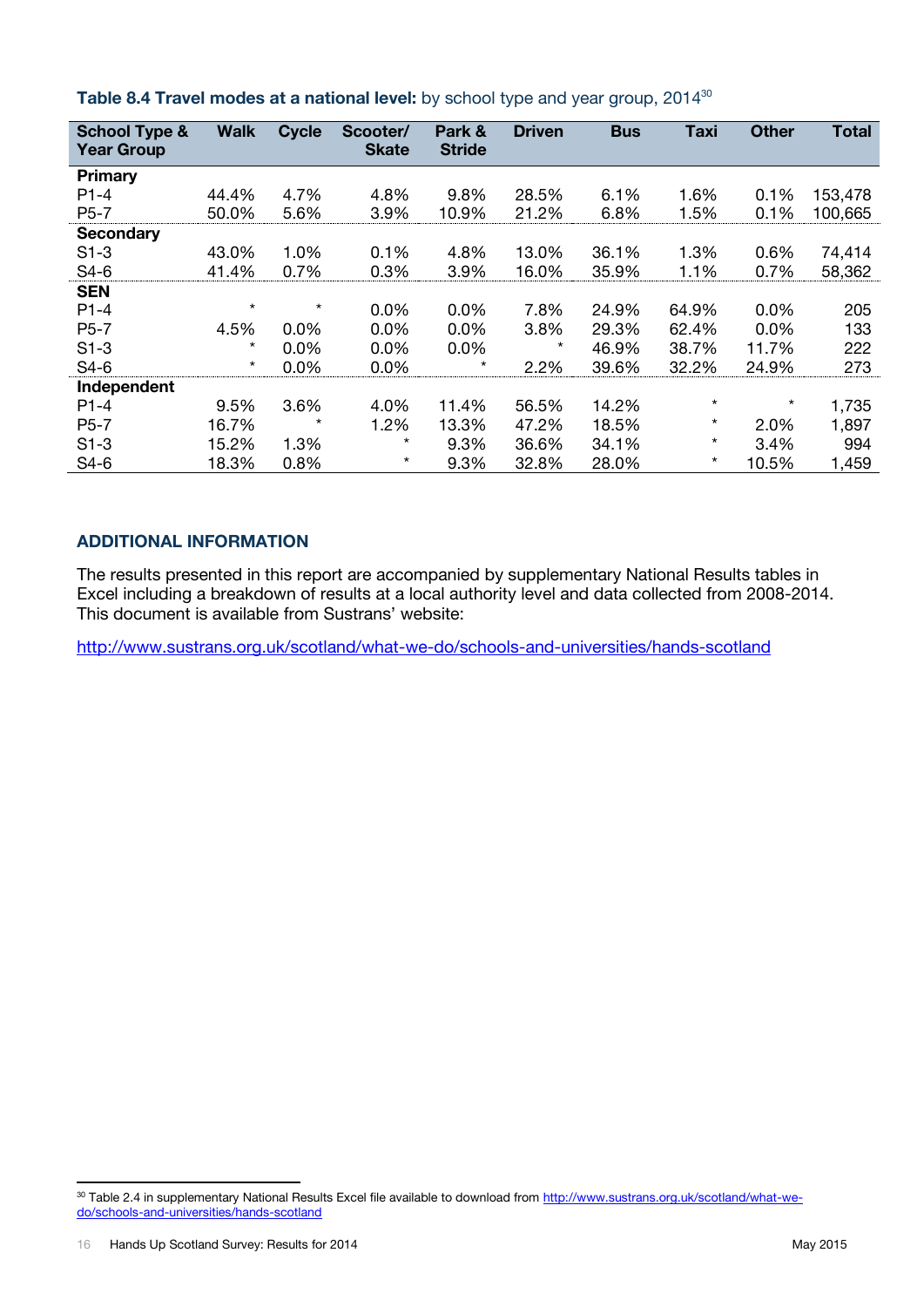# <span id="page-19-0"></span>**9 Technical notes**

# **Data collection**

- 1. Data collection for the Hands Up Scotland Survey occurs on an annual basis in the second week of September. In 2014, data collection took place between the 8th and 12th September. In 2015 data collection will take place between 7th and 11th September.
- 2. Pupils of primary and secondary school age are asked to respond to the Hands Up Scotland Survey themselves. Assistance may be provided to nursery or SEN school pupils by a parent, guardian or member of school staff when responding to the Survey, depending on the level of support required.

# **Response rates**

3. Survey receipt and response rates as a percentage of Scottish school roll and as a percentage of all schools in Scotland are calculated using Scottish Government Education Statistics**<sup>31</sup>**. This is only available for state primary, secondary and SEN schools. It is therefore not possible to calculate these receipt or response rates from nursery or independent school types.

### **School type**

- 4. Nursery data is presented separately, and has not been included in data for 'All Schools'. Independent school data is included in data for 'All Schools'.
- 5. Data for "primary" and "secondary" and "SEN" are comprised of results from state-funded schools only.
- 6. Data for 'all state schools' is comprised of 'primary', 'secondary and 'SEN' data

#### **Interpreting results**

- 7. In 2013 a prize draw was offered to schools as an incentive for returning responses from all year groups by Sustrans Scotland. Between 2012 and 2013, the percentage of state schools responding to the survey increased from 76.2% to 78.7%. However, it is not possible to ascertain whether a proportion of these schools were encouraged by the incentive or whether this increase in school responses reflects the continuation of an overall trend (the percentage of state schools responding to the survey has increased in every year apart from 2011 when it decreased slightly to 68.4% from 70.9% in 2010).
- 8. The same schools/pupils may not respond to the survey each year and survey data is not weighted to take this into account. This may have implications for year on year comparison; particular caution should be applied when attempting to draw conclusions from small percentage point changes.
- 9. Where the sample size is small (totalling less than 100), care should be taken when interpreting results. It should also be noted that there are instances where sample sizes are small due to the size of the local authority. Moreover, fields/local authorities with a small number of responses may see large changes in percentage between years.
- 10. A number of variables may impact on travel behaviour from year to year (e.g. weather conditions, school mergers, closures and relocations) as well as policies and schemes introduced by central and local government or individual schools. Therefore, caution should be applied when seeking to understand annual variations.
- 11. As the Hands Up Scotland Survey is carried out over a one week period, weather conditions may differ considerably from year to year. It should be noted that weather conditions have an

<sup>31</sup> <http://www.scotland.gov.uk/Topics/Statistics/Browse/School-Education/Summarystatsforschools>